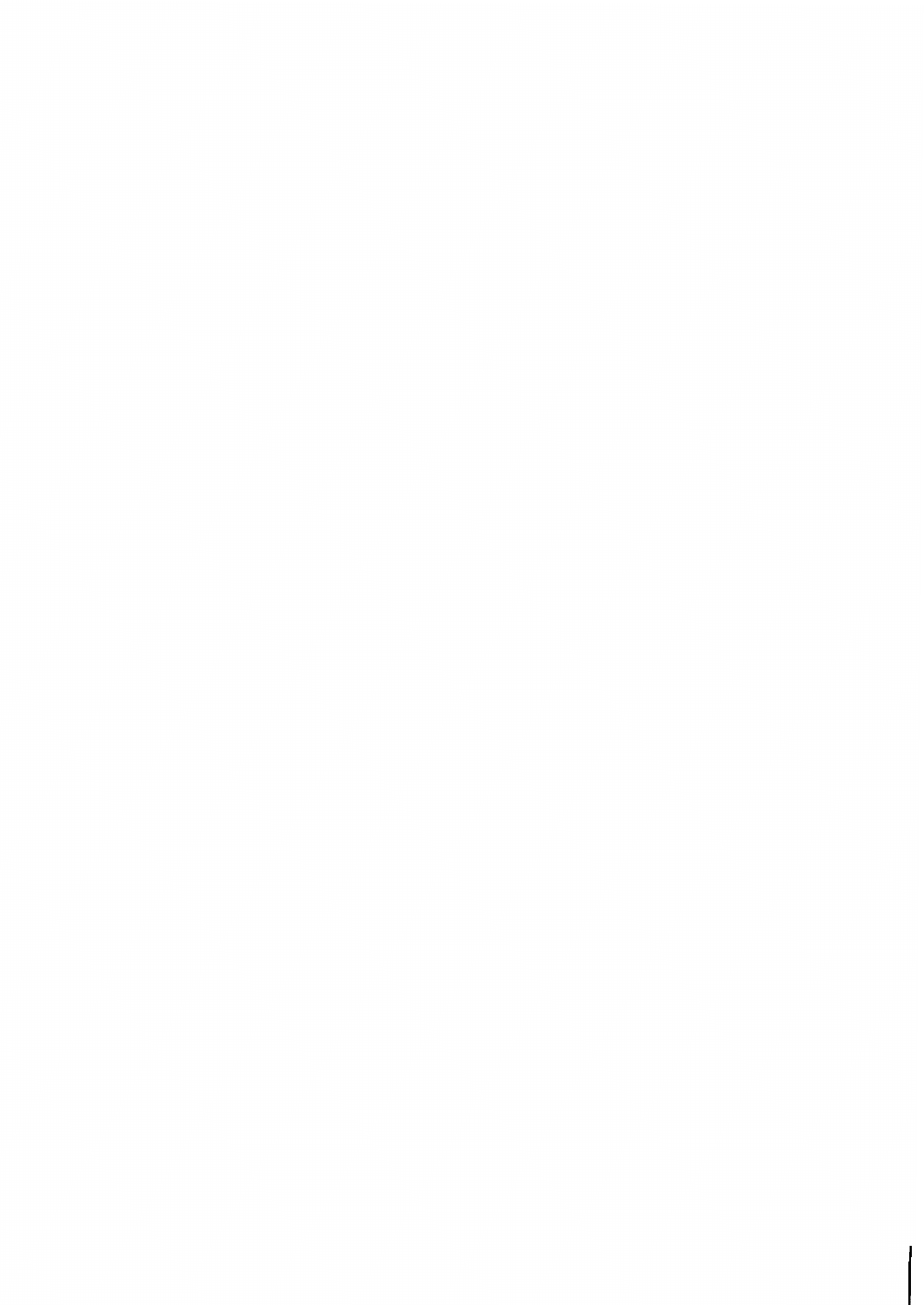PREFACE

 $\sim 10^{-1}$ 

The problem of computer linkage of different mathematical models into a whole system in order to investigate their joint behavior with common criterion and constraints seems to be taken more and more into consideration.

This paper presents a description of a particular approach which might be referred to as 'distributed modeling'. The main part of this paper was written by the author during his stay at **IIASA** in 1978.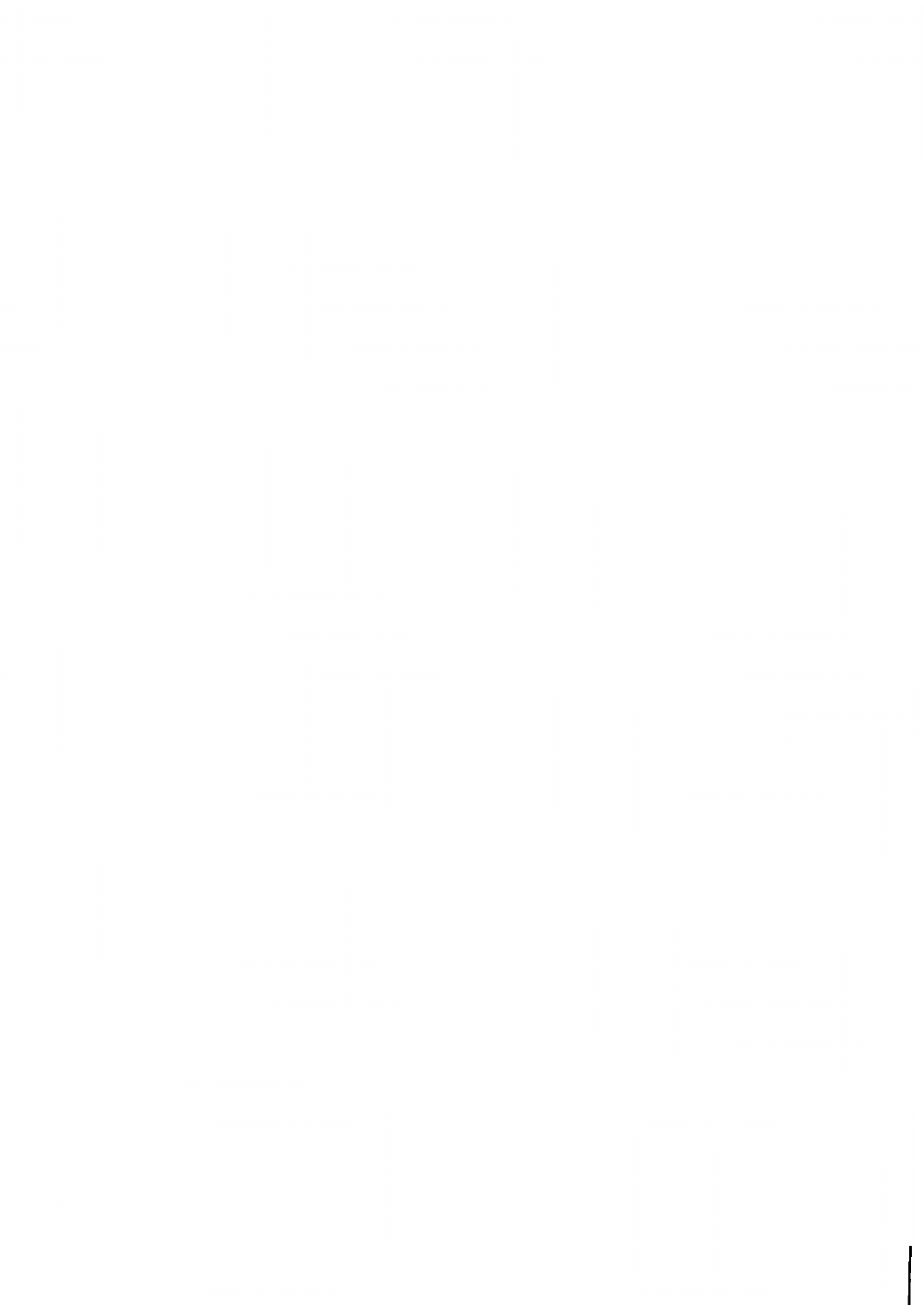**SUMMARY** 

Many works on analyzing the behavior of complex systems are based on building large-scale integrated models and sequen-<br>tials using decomposition and aggregation procedures. In this tials using decomposition and aggregation procedures. paper an approach is described which permits to investigate a set of linked subsystems without explicitly building any integrated model.

This approach based on the 'smooth' version of the Sequential Unconstrained Minimization Techniques (SUMT) can be considered from a mathematical point of view as a realization of the 'general decomposition scheme' (Orchard-Hays 1968).

Section 1 describes the statement of the problem; Section 2 gives a general description of the idea of the SUMT; Section 3 contains the conditions of applicability of the approach; and in Section 4 we give a short description of the practical realization and computer testing of this method for a case of linking two submodels of a health care system.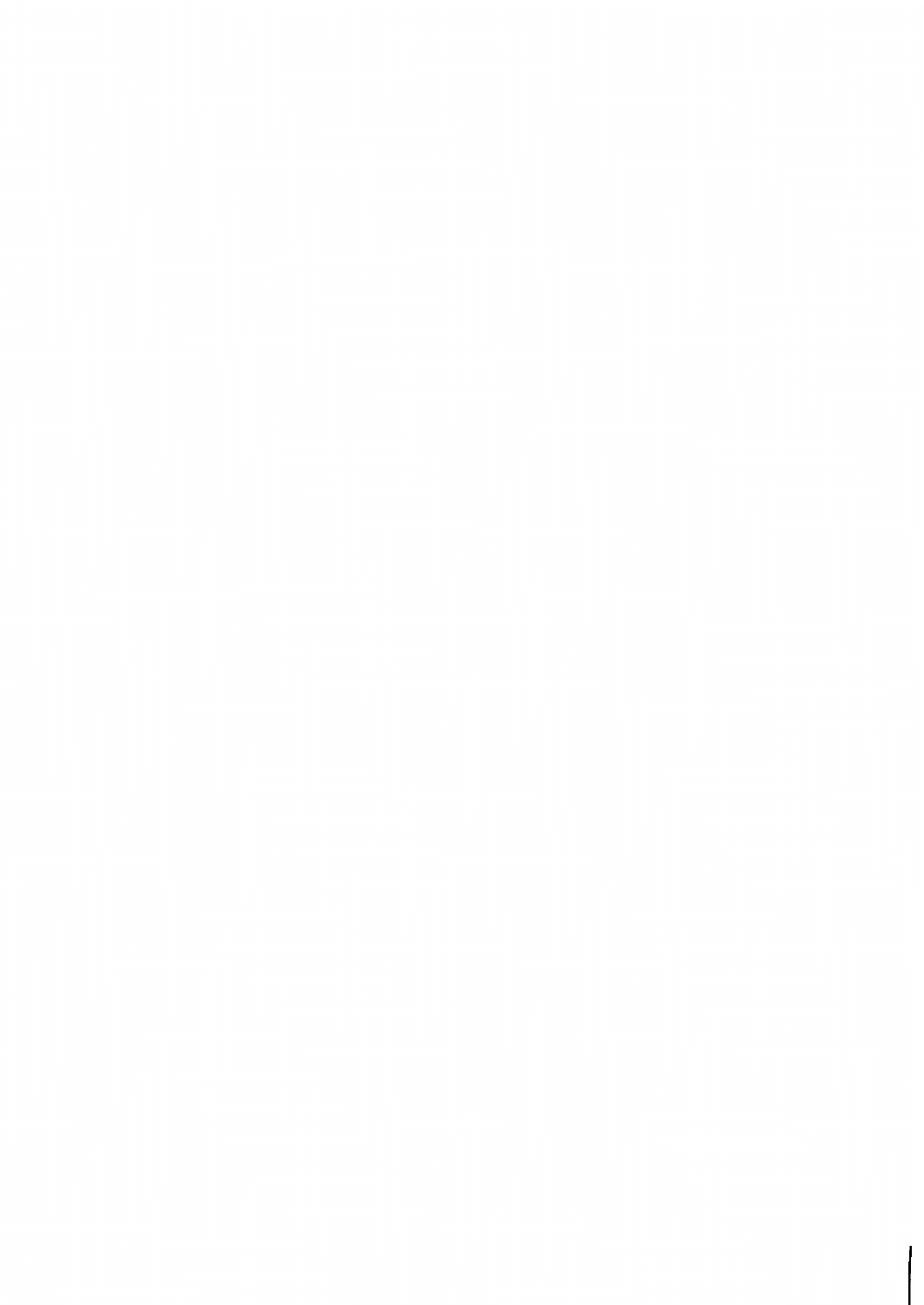#### AN APPROACH TO DISTRIBUTED MODELING

A. Umnov

#### INTRODUCTION

Investigating an object of a complex structure, it is reasonable at the first stage of systems analysis to consider this object as a set of its independent parts. This way we can build mathematical models of all these parts at a sufficiently high level of detail. At the second stage, we have to take into consideration all interactions between the subsystem when they operate under common criteria and constraints.

All this raises the necessity of developing procedures, both methodological and computational, which give us the possibility of linking independent submodels into a whole system. There are two main approaches for solving this problem: the first is to design a large-scale integrated mathematical model describing the behavior of the system as a whole and consequent decomposition of the model. This method is very convenient from a computer point of view, as far as it needs comparatively low hard- and software resources. On the other hand, appropriate transformations of all files of the submodels into a common form are to be made in this approach. Besides, it is sometimes difficult to trace the process of optimization which can give information of a significant practical value.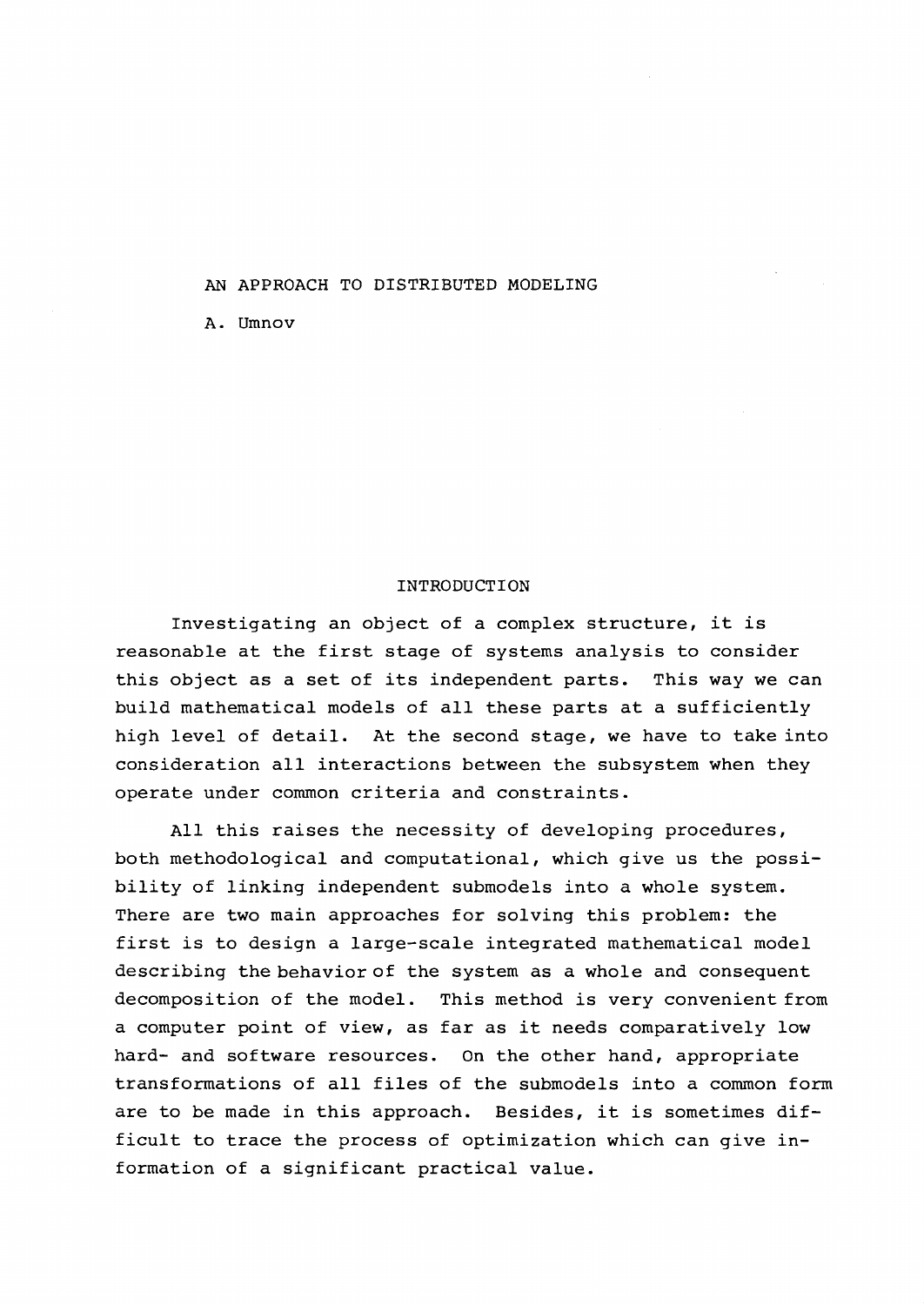The second approach consists of using one or several analysts or decision makers to organize interactions between submodels. This method permits us to link mathematical models without any file transformations, but it is practically impossible to use optimization procedures due to large time required per one iteration. Therefore it seems very desirable to develop an approach permitting linkage of different submodels in a direct way, without building a large-scale model which is to be partitioned later. We would also like this approach to enable linkage of submodels prepared independently by different groups of specialists and to give us the possibility of using different mathematical methods for solving the subproblems, perhaps on different computers. Briefly speaking, this approach must consider all submodels to be linked as 'black boxes' and assumes the possibility of using only their input and output data. The discussion of the approaches to the linkage of models and different economic applications are given in Bagrinovskii (1977). It should be noted that the second approach (which is generally more adequate to the 'linkage' problem) has been investigated in less detail than the first approach (usually associated with the decomposition of the problem.)

The purpose of this paper is to describe a scheme of realization of the second approach and to discuss some experience of its application.

### Statement of the Problem

The easiest way to link different submodels into a whole system consists of using special variables to formalize interrelations between submodels. These variables called further 'common variables' or 'coupling variables' will be denoted as V in contrast to 'inner variables' of the submodels which are denoted as X.

There are different ways of introducing these 'common variables' but we will now consider the general case omitting some details which will be discussed in other sections. Let us assume that each of the submodels can be formulated in terms of 'inner' variables as following

 $-2-$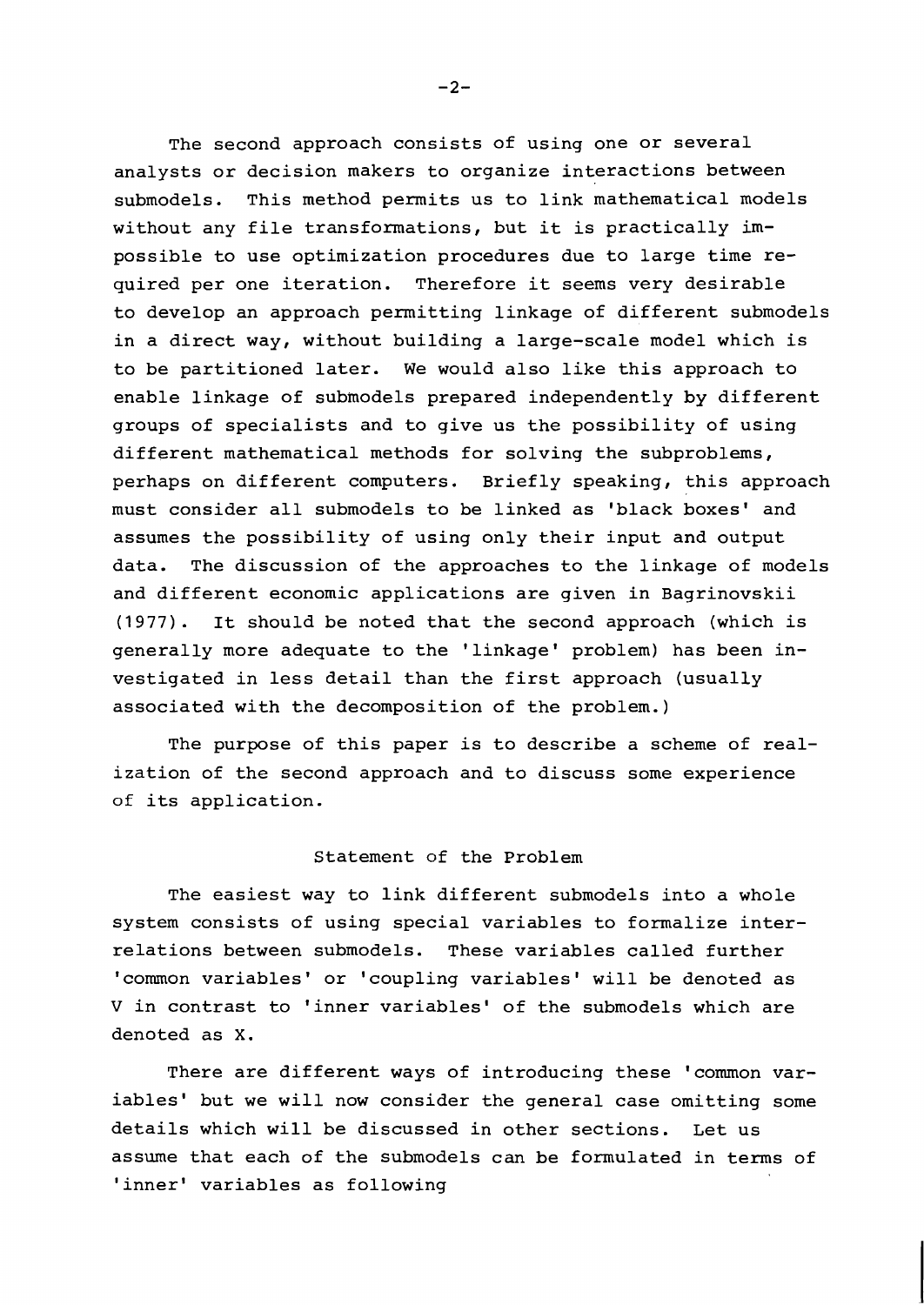minimize with respect to  $x^k$ <br>subject to  $x^k \in \mathcal{E}^{n^k}$ <br> $k = \overline{1, N}$ ,  $\textsf{subject to } \text{x}^k \in \mathcal{E}^{n^k}$  $G_c^k(x^k) > 0$ ,  $s = \overline{1,m}^k$  $k = \overline{1.N}$  ,

where N is the number of submodels to be linked.

It is important to emphasize that all functions  $\rm{F}^k$  and  $\rm{G}^k_S$ are not known since we decided to consider the submodels as 'black boxes.'

After introducing 'common variables' in an appropriate way, we have the following statement for each subproblem

minimize with respect to  $x^k$   $F^k(x^k, v)$  , k  $G_S^k(x^k, v) \geq 0$ , s =  $\frac{1}{1, m}$ ,  $G_S^k(x^k, v)$ subject to  $x^k \in \mathcal{E}^{n^k}$ 

where V is a vector of 'common variables',  $V \in \mathcal{E}^{L}$ , and is fixed in (1).

The second step of linking these submodels consists in formalizing relations between them. Let these relations be given as a set of constraints on 'common variables'

$$
R_{\rm c} (V) \geq 0 \quad , \qquad S = \overline{1, M} \quad ,
$$

where M is the number of these constraints.

Finally, we have to formulate the common criterion of operating the whole system of submodels to be linked. There are several reasons why we should use this criterion as a linear combination of criteria from different submodels, subject to all weight coefficients of this combination which are nonnegative. Some of the foundations of this choice will be discussed later on.

Therefore, we have the following system of relations to find optimal values of 'inner variables'  $X<sup>k</sup>$  and 'common variables' V:

 $k=N$  k minimize with respect to  $x^{k}$  and  $V \sum_{k=1}^{\infty} \lambda_{k} F^{k}(x^{k}, V)$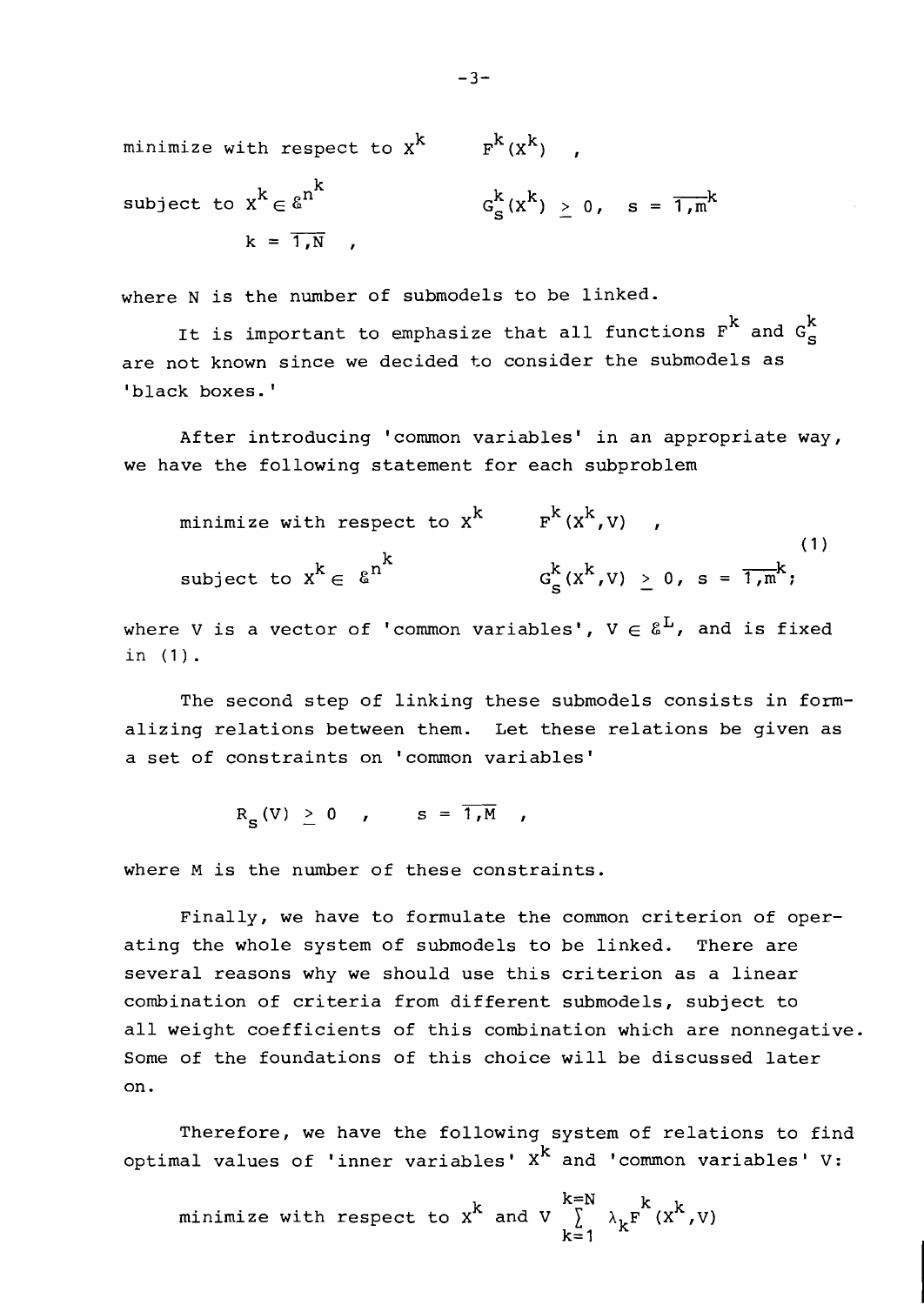subject to 
$$
G_S^k(x^k, v) \ge 0
$$
,  $s = \overline{1, m}^k$ ;  $k = \overline{1, N}$ , (2)  
 $R_c(v) > 0$ ,  $s = \overline{1, M}$ ,

where  $\lambda_k$  are nonnegative weight coefficients.

Theoretically, a solution of this problem gives us all the desired data. But in the first place, it seems to be impossible to solve it, since  $r^{k}$  and  $G_{s}^{k}$  are not known to us and, second this problem js a very large one. In order to overcome these difficulties it is advisable to employ the software of the submodels which provides us with optimal values of 'inner variables' for fixed and perhaps nonoptimal values of 'common variables'.

Let  $X^*$ <sup>k</sup> (V) be a solution of problem (1), subject to the vector of 'common variables' being fixed. Substituting this solution for each of the subproblems (1) to replace  $x^{k}$  in (2), we get a new problem

minimize with respect to V 
$$
\sum_{k=1}^{k=N} \lambda_k F^k(X^*^{k}(V), V)
$$

subject to  $V \in D$  and

 $R_{s} (V) \ge 0$  ,  $s = \overline{1, M}$  ,

where D is the domain of definition of functions  $x^{*k}$  (V)

Two explanations are necessary for the statement of problem (3) because it is the basic problem in our consideration. First, we have to take into account the domain of definition D, as the subproblems (1) do not have a feasible solution for any vector of 'common variables'. Secondly, 'inner constraints'  $G_c^k \geq 0$  of (1) are omitted in (3) because they are satisfied by  $x^{*K}(v)$  by definition. We shall further call problem (3) a 'master problem'.

By some natural assumptions on conditions of the subproblems \* we can find the optimal values of  $x^k$  as  $x^{*k}(v^*)$ , where  $v^*$  is the solution of the 'master problem' (3). This gives us the possibility of finding solutions  $x^*$ <sup>k</sup> of the submodels independently after solving (3), which is a more preferable problem than (2) because of its less dimension. But from another point of view,

 $(3)$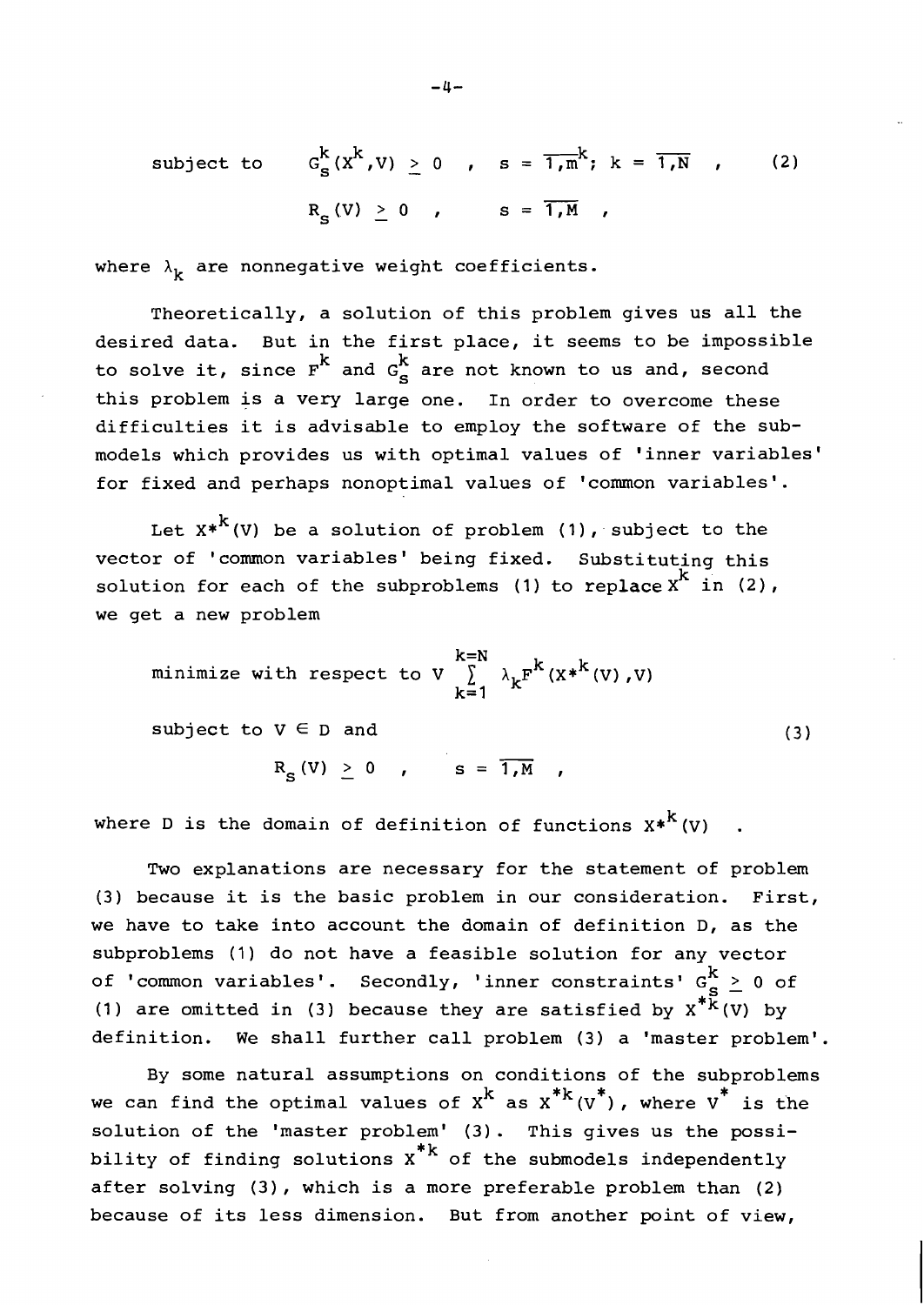there are two difficulties peculiar to the 'master problem': to solve (3) we have to know the domain of the definition D and the explicit form of the functions  $x^{*k}(v)$ . It is unlikely that this sort of data will be found in most practical cases and we have to find an indirect way of solving the 'master problem'.

To surmount the difficulties mentioned above, we can take into account the fact that any numerical algorithm for solving a mathematical programming problem needs only some numerical data associated with the current approximation of the solution, but not the explicit form of the condition of the problem. In other words, for operating these algorithms we must be able to calculate only some numerical characteristics of functions  $x^{*k}$  (V) such as their values and maybe their derivatives, at some points V.

As to the domain of definition D, we can avoid the necessity of explicitly building this set by using special procedures checking the existence of  $x^{*k}(V)$  at any given point V, or by such kinds of algorithms which give the pseudo-solution of the problem when it has no feasible points. Therefore, the scheme of solving the whole problem can be formulated as following.

For some current point V in the space of 'common variables', we find all the data needed for solving the 'master problem'. It is likely that all the subproblems have to be solved for this fixed V. We then change the values of the 'common variables' according to the procedure of minimizing the common criterion of the whole problem. Repeating these two steps we eventually receive the optimal value of V. It is necessary to emphasize that this scheme is also considered as a variant of a 'general decomposition approach' described by W. Orchard-Hays (1968).

### General Description of the Approach

There are many works in which 'master problems' are used in different decompositional schemes (see, for example Fiacco and McCormick 1968 and Geoffrion 1970). In these works problems (1) and (3) are considered directly and that is the reason why we can't apply the standard algorithms of 'smooth' optimization to solve (3). The main difficulty preventing this is that

.<br>—5—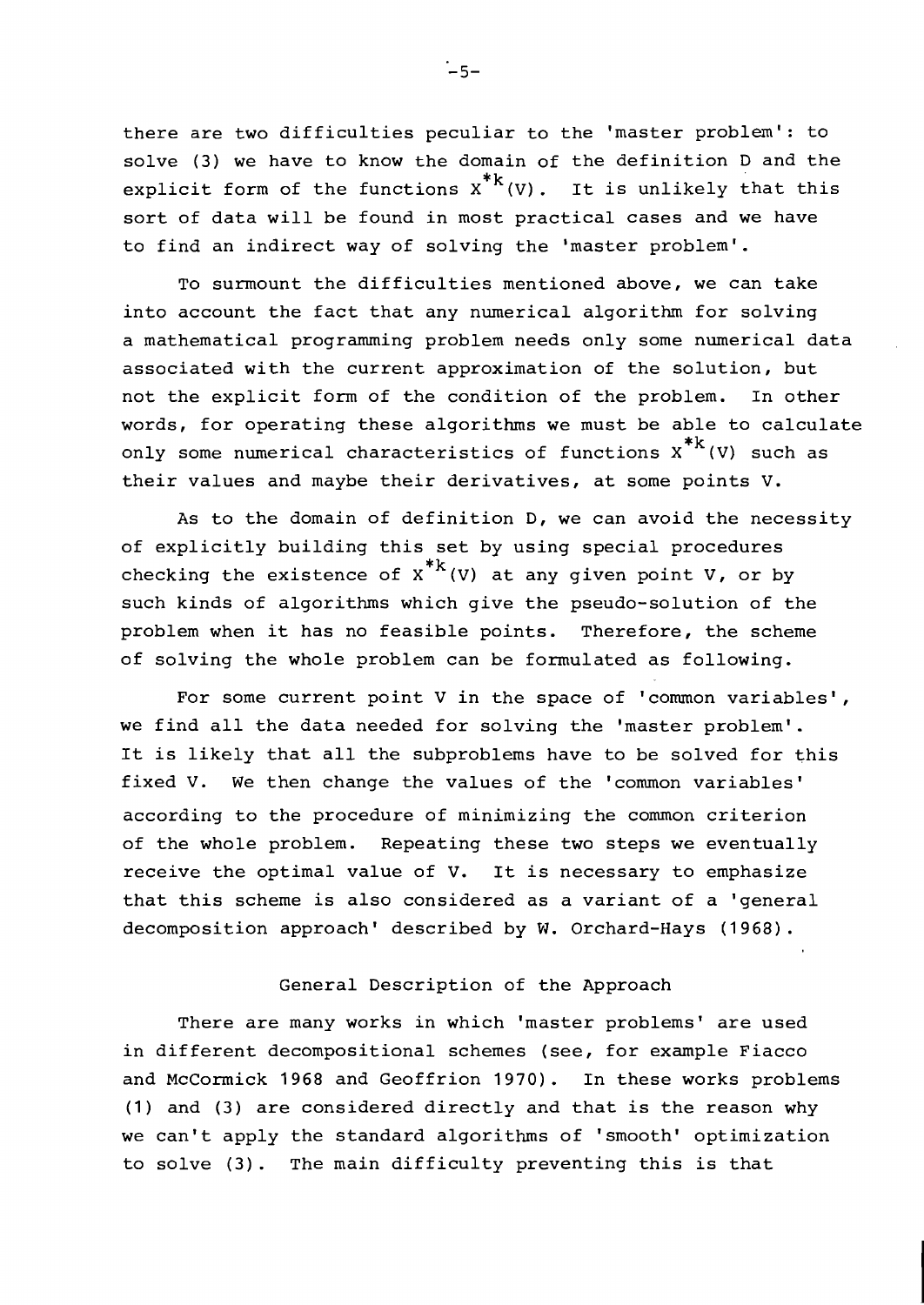functions  $x^{*k}(V)$  are not differentiable with respect to V. It makes us use special delicate methods of analyzing their properties if only problems (1) and (3) are considered in the form given in the previous section, and provides the idea of using nondifferentiable procedures of optimization to solve (3) (Lemarechal 1978) .

But there is a way in which we can make computer linkage of different submodels on the basis of 'smooth' algorithms. The idea consists of a preliminary transformation of the problems (1) and (3) providing them with some desirable properties. This transformation is offered to be made according to the Sequential Unconstrained Minimization Techniques (SUMT), sometimes called the Penalty Functions Method as well.

This method (exactly speaking, its 'smooth exterior point' version (Fiacco and McCormick 1968) consists of unconstrained minimizations of some auxiliary function associated with the mathematical programming problem to be solved.

Let  $E^{k}(X^{k}, V, T)$  be this auxiliary function for the kth problem (1), and  $\hat{x}^{k}(V,T)$  be an extremal point of this function. Then, under some natural assumptions, the following relation between  $\hat{x}^{k}(V,T)$  and  $x^{*k}(V)$  takes place

$$
\lim_{T^* \to 0} \hat{X}^k (V, T) = X^{*k} (V) , \qquad (4)
$$

where T is a positive fixed parameter defining the degree of penalty for violations of constraints. This means that the extremal point of this auxiliary function is the solution of the problem **(1)** with perhaps some small error.

In the approach under consideration there are two reasons why it is convenient to use the 'exterior point' version of the SUMT. First, auxiliary functions for problem (1) will always have an extremal point independent on whether the problem has a feasible solution or not. Second, the 'smooth' version of the SUMT gives us the possibility to find all necessary data associ ated with  $\hat{x}^k$  (V,T) by using a well known implicit function theorem (if, of course, all required derivatives exist.)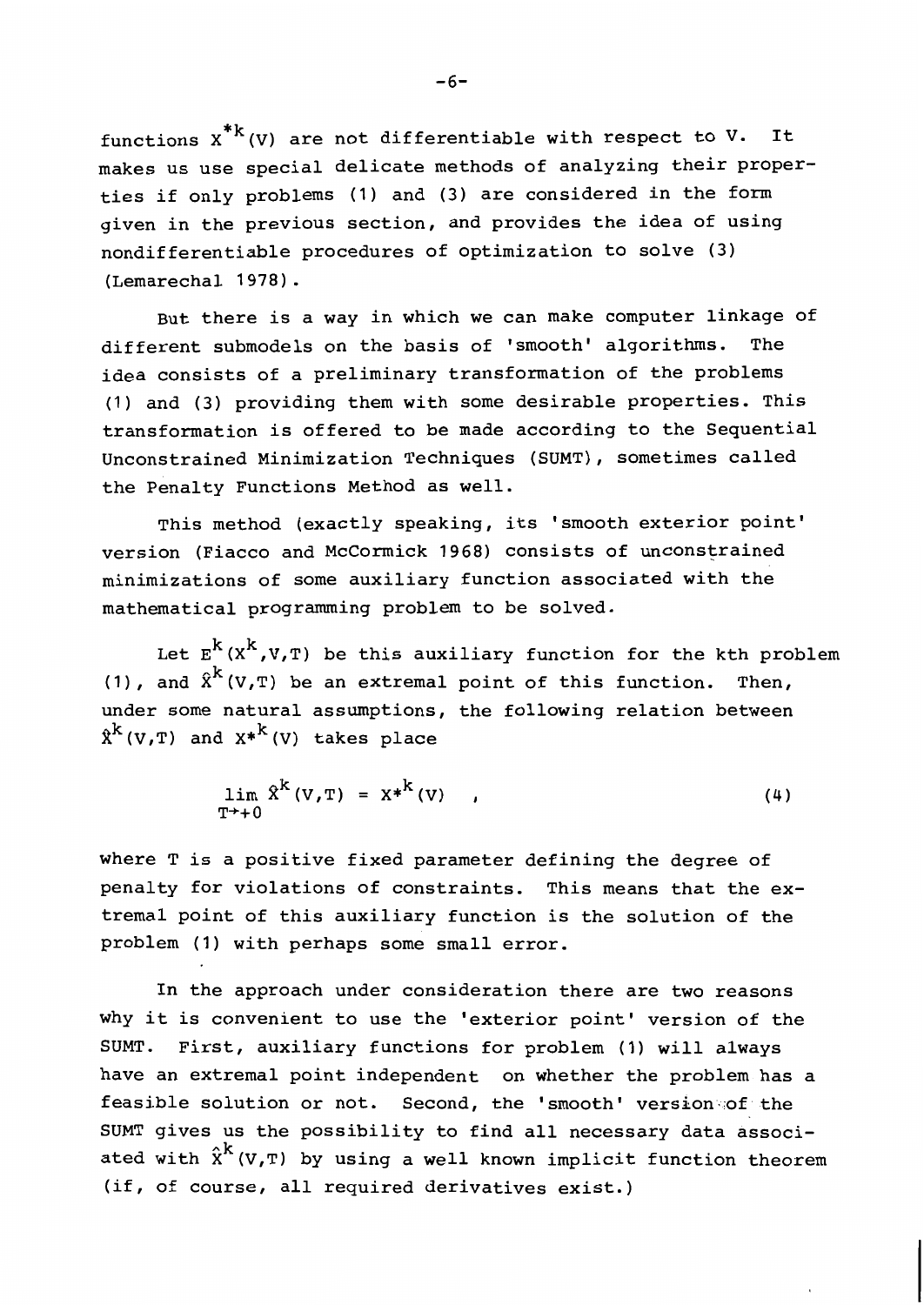Let us choose the auxiliary function  $E<sup>k</sup>$  in the following form

$$
E^{k}(x^{k},V,T) = \lambda_{K} F^{k}(x^{k},V) + \sum_{s=1}^{s=m^{k}} P(G_{s}^{k}(x^{k},V),T)
$$
 (5)

where the used penalty function  $P(A, T)$  is defined and has continuous partial derivatives of the second order for any  $T > 0$ and any A, and it satisfies the following relation as well

$$
\lim_{T \to +0} P(A,T) = \begin{cases} 0, & \text{for any } A > 0 \\ +\infty, & \text{otherwise} \end{cases}
$$
 (6)

An auxiliary function associated with the 'master problem' (3) can be chosen as

$$
E(\hat{X}(V,T), V,T) = \sum_{k=1}^{k=N} \lambda_k F^{k}(\hat{X}^{k}(V,T), V) + \sum_{s=1}^{s=M} P(R_{s}(V), T)
$$
  
+ 
$$
\sum_{k=1}^{k=N} \sum_{s=1}^{s=m^{k}} P(G_{s}^{k}(\hat{X}^{k}(V,T), V), T)
$$
 (7)

The double sum in this formula presents the penalty term for violations of the domain of definition D.

After obvious transformations we see that

$$
E(\hat{X}(V,T),V,T) = W(V,T) + \sum_{k=1}^{k=N} E^{k}(\hat{X}^{k}(V,T),V,T)
$$
 (8)

where

$$
W(V,T) = \sum_{S=1}^{S=M} P(R_S(V), T)
$$

Expression (8) is of great importance as it presents the auxiliary function (7) as a sum of the auxiliary functions associated with the problems (1) and a function W given in the explicit form.

Let  $\hat{V}(T)$  be an extremal point of (7); then approximate values of the 'inner variables' can be given as  $\hat{x}^{k}$  ( $\hat{v}$ , T).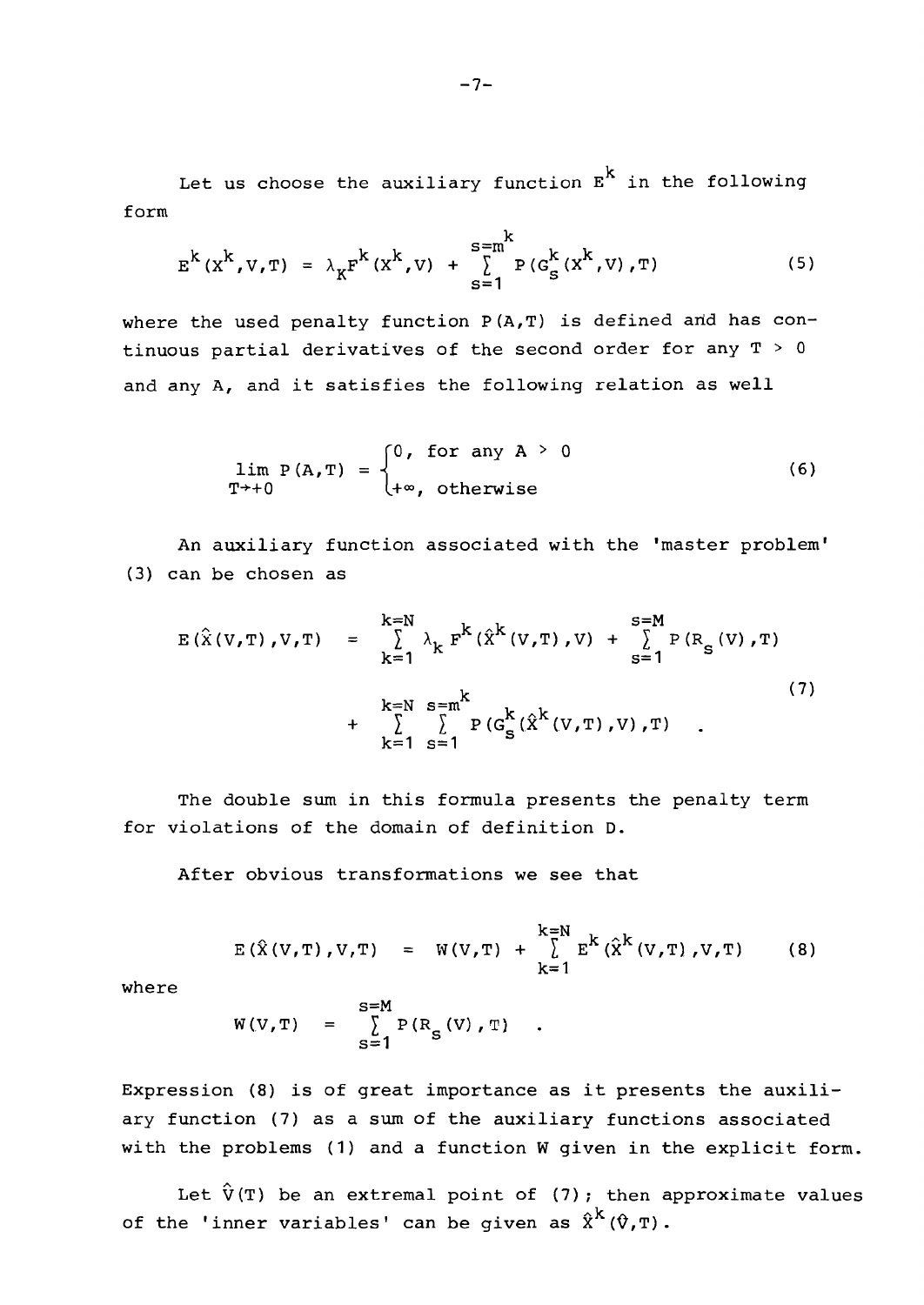Our first problem is to give the procedure of finding  $\hat{V}(T)$ and, second, to consider the problem of evaluating  $V^*$  and  $X^*$ . The problem of accuracy will be discussed later, and the main attention will now be paid to describing the data needed for solving the 'master problem' **(3)** by minimizing the auxiliary function (7).

By virtue of assumptions stated above, any standard scheme of unconstrained optimization may be used for finding V. As a rule, these schemes consist of building a sequence of points in the space of the 'common variables'  $V^{(1)}$ , which converges to V and is defined by the following recurrent equation

$$
V^{(i+1)} = V^{(i)} + s Z^{(i)}, \qquad i = 0, 1, 2, ... \qquad (9)
$$

where  $z^{(i)}$  is a direction of minimizing (7), and s is an appropriate stepsize along this direction. Hence, there are two problems to be solved: how to find  $z^{(i)}$  and how to evaluate s.

In the first place, we shall consider the problem of building the direction of minimization for the auxiliary function (7). Doing this, we have to know the value, the gradient and perhaps the hessian matrix of the function to be minimized. We shall consider the case when all these data are needed in the chosen scheme of optimization.

Let GRAD and  $\nabla_{\mathbf{x}}$  denote conventional gradient operators in the spaces of 'common' and 'inner' variables respectively. In the same way, HESSIAN and  $\bar{x}_{\bf v}^2$  will be the hessian matrix with respect to ' common' and 'inner' variables.

It is very important to notice that all derivatives with respect to V have to take into account both explicit and implicit dependence of the function to be differentiated on 'common variables. '

By the chain rule

GRAD E =  $E'_V$  +  $\sum_{k=1}^{k=N} H_{xV}^k \nabla_x E^k$  ,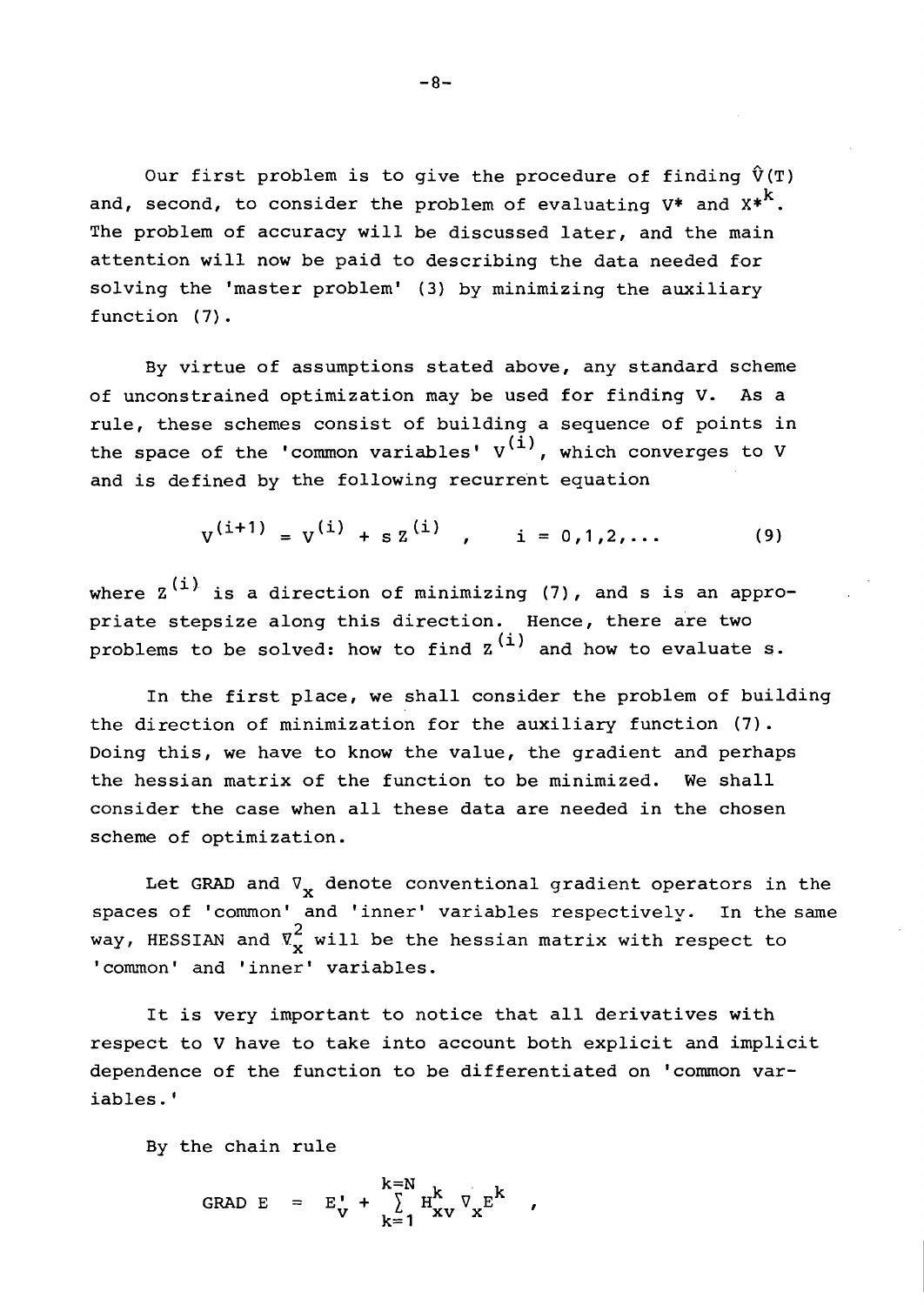where **E;** is a vector of the partial derivatives of E with respect to V and  $H^{k}_{xv}$  is the conventional matrix of sensitivity of  $x^{k}$  by V.

Analogously ,

$$
\begin{array}{rcl}\n\text{HESSIAN} & E & = & E_{V}^{n} + \sum_{k=1}^{k=N} H_{xV}^{k} E_{xV}^{k} + \sum_{k=1}^{k=N} H_{xVV}^{k} \nabla_{x} E^{k} \\
& & + \sum_{k=1}^{k=N} H_{xV}^{k} \left( \nabla_{x}^{2} E^{k} (H_{xV}^{k})^{t} + E_{xV}^{n} \right) \n\end{array}
$$

where  $E_v^n$  is the matrix of second partial derivatives of E with respect to V, and

 $E_{xy}^{n,k}$  is  $L \times n^{k}$  - dimensional matrix of partial derivatives of  $E^{\wedge}$  with respect to  $X^{\wedge}$  and V and, finally,  $H^{k}_{vvvv}$  is the matrix of sensitivity of the second order.

Both these formulas are valid for any  $x^{k}$  and V, but  $\hat{x}^{k}(v,r)$ are the minimum points of the auxiliary functions  $E^{k}$ . Therefore, by virtue of the fact that  $\hat{x}^k$  satisfies the following equation

$$
\nabla_{\mathbf{x}} \mathbf{E}^{\mathbf{K}} \left( \hat{\mathbf{x}}^{\mathbf{k}} , \mathbf{V}, \mathbf{T} \right) = 0 \quad , \tag{10}
$$

we simply have

$$
GRAD E = E_V' .
$$

Taking into consideration (10) and that the full derivative of this equation with respect to V is

$$
H_{\mathbf{X}\mathbf{V}}^{k} \nabla_{\mathbf{X}}^{2} E^{k} + E_{\mathbf{X}\mathbf{V}}^{\mathbf{n}k} = 0 , \qquad (11)
$$

we find

$$
HESSIAN E = E_V^n + \sum_{k=1}^{k=N} H_{XV}^k E_{XV}^{n,k}.
$$
 (12)

To evaluate the quantity of information which is needed to transmit from each of the submodels to the 'master problem',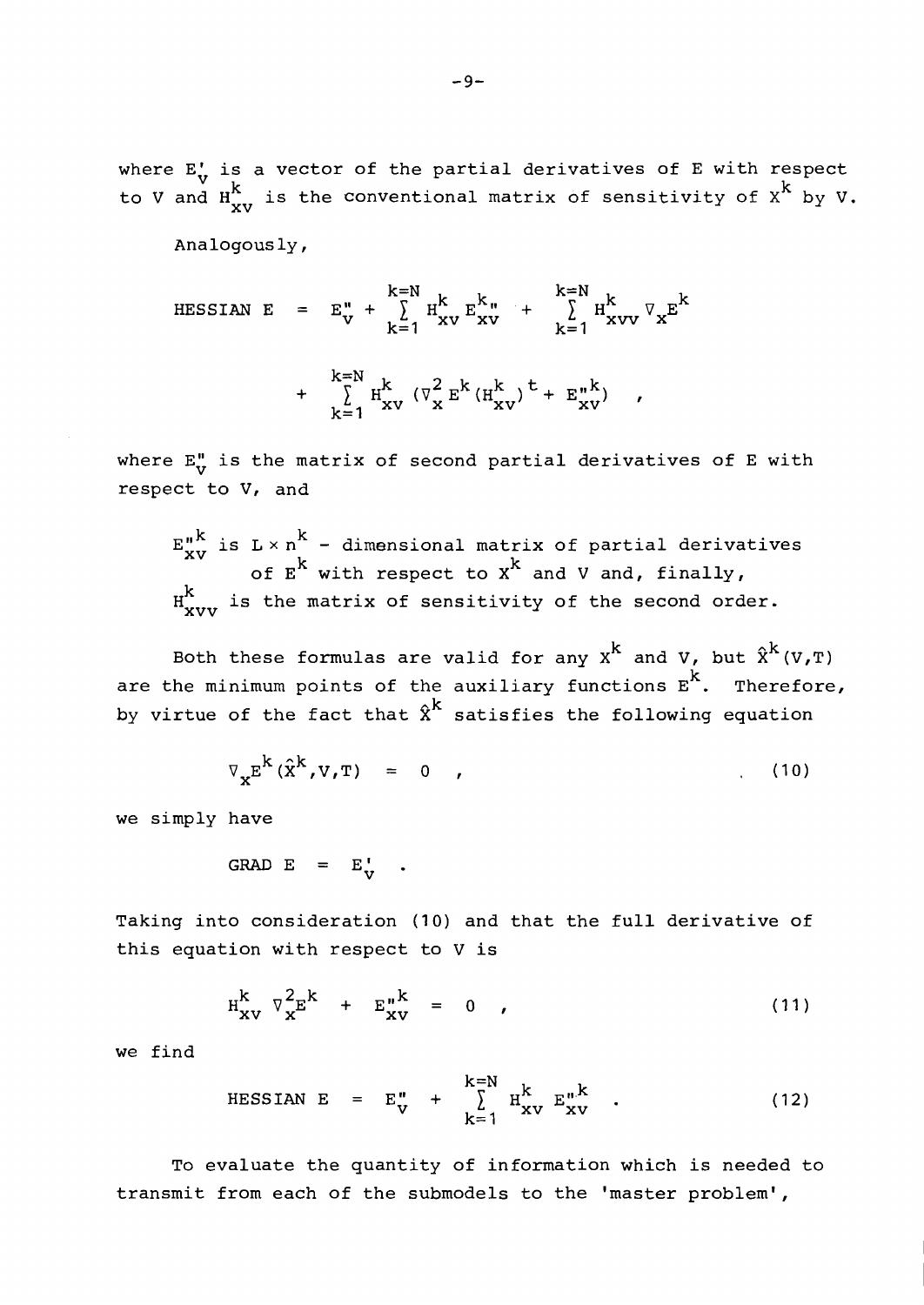rewrite the expressions for GRAD and HESSIAN in new form

$$
\text{GRAD} \quad E = W_V' + \sum_{k=1}^{k=N} E_V^{k}
$$

and

$$
\text{HESSIAN E} = W_V^n + \sum_{k=1}^{k=N} (E_V^{n,k} + H_{xV}^k E_{xV}^{n,k}) ,
$$

by substituting **(8)** .

It is easy to verify that the matrices  $E_V^{n^k} + H_{XV}^{k} E_{XV}^{n^k}$  are symmetrical. Actually, if we multiply both sides of (11) by  $H_{xy}^{k}$  we get

$$
H_{\mathbf{X}\mathbf{V}}^{\mathbf{k}} E_{\mathbf{X}\mathbf{V}}^{\mathbf{K}} = - H_{\mathbf{X}\mathbf{V}}^{\mathbf{k}} V_{\mathbf{X}}^2 E^{\mathbf{k}} (H_{\mathbf{X}\mathbf{V}}^{\mathbf{k}})^{\mathbf{t}}
$$

and, by virtue of the symmetry of  $\nabla_{\mathbf{x}}^{2} \mathbf{E}^{k}$  and  $\mathbf{E}_{\mathbf{v}}^{n,k}$ , we find the desirable result.

Therefore, the vector **E:'** and the upper right half of the symmetrical matrix  $E_V^{n^k} + H_{XV}^{k^v} E_{XV}^{n^k}$  are those which are to be calculated and transmitted by the submodels to the higher level of the whole system. Besides, there is no necessity of operating with any details of inner structure of the submodels to build the recurrent term of minimizing a sequence at the level of the 'master problem.'

Let the number of components for the vector of 'common variables' be used for joining the kth submodel and equal  $1<sup>k</sup>$ . Then, considering that  $n^k$  is the dimension of this very submodel, we can show the calculation procedure of the matrix  $E_v^{n^k}$  +  $\frac{1}{10}$   $\frac{k}{xv}$   $\frac{1}{xv}$  as following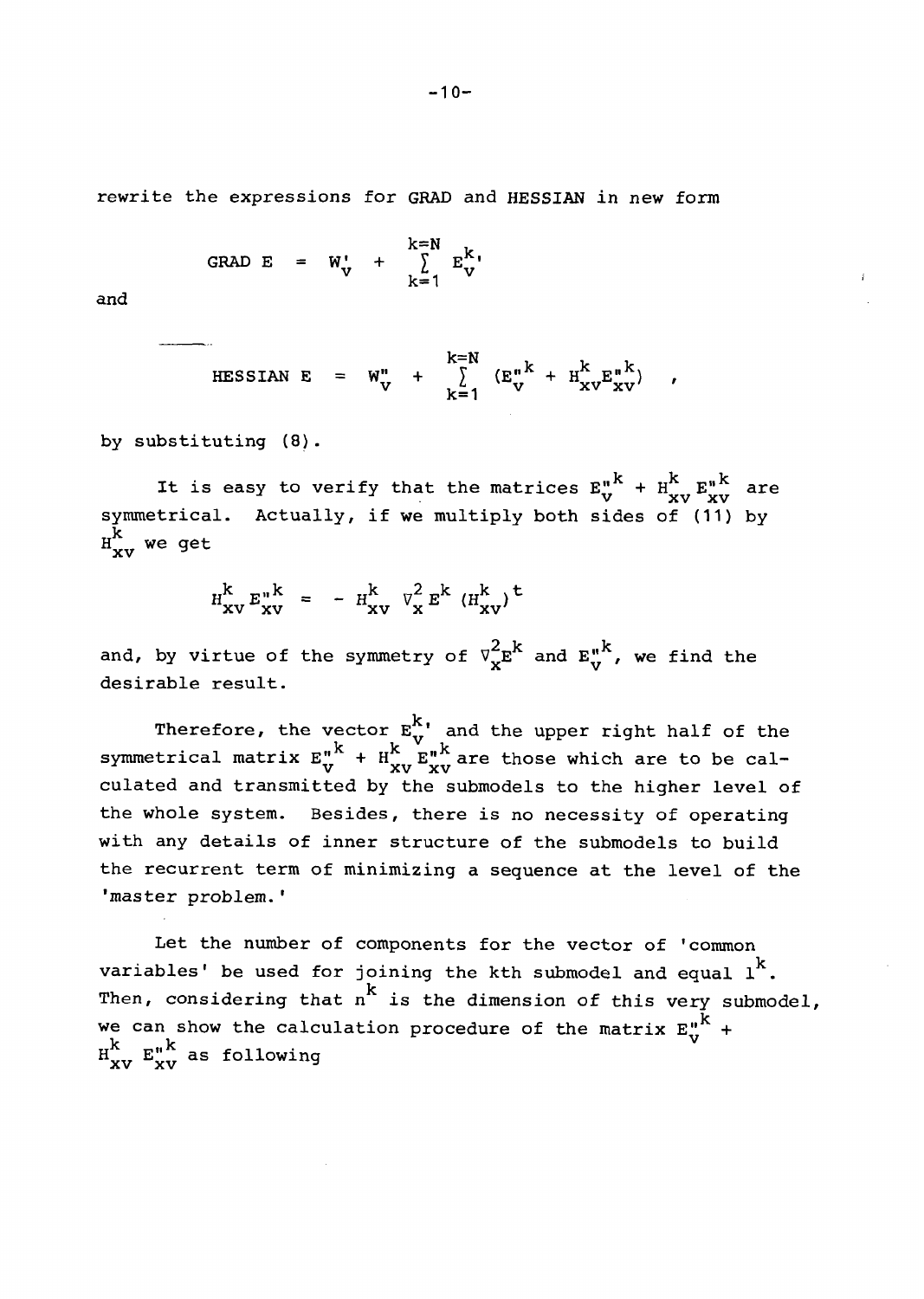

It means that using the considered approach is only worthwhile if the dimensions of the subproblems are much greater than the numbers of components of V, belonging to the same subproblems, i.e.

 $n^{k} \gg \ell^{k}$ .

It seems that this inequality may take place for many practical problems and, hence, the approach given above can be successfully used.

To complete the general description of this method it is necessary to note that the procedure of choosing the length of the step along the direction of minimization in the space of the 'common variables' s may be done according to any standard scheme of one-dimensional optimization or searching.

Some foundations of the method are given in the Appendix.

Practical Realization and Computer Testing of the Approach

The approach described in the previous sections was implemented by the author on IIASA's PDp/11 to investigate the interactions of two small submodels of the Health Care Systems.

These submodels stated in the framework of DLP (Propoi 1976) present the development of manpower and technical capacity of the HCS. The first submodel describes the development of manpower and consists of two groups of state variables: 'number of specialists' and 'number of students'. The 'number of entered students' (enrollments) and the 'number of invited specialists'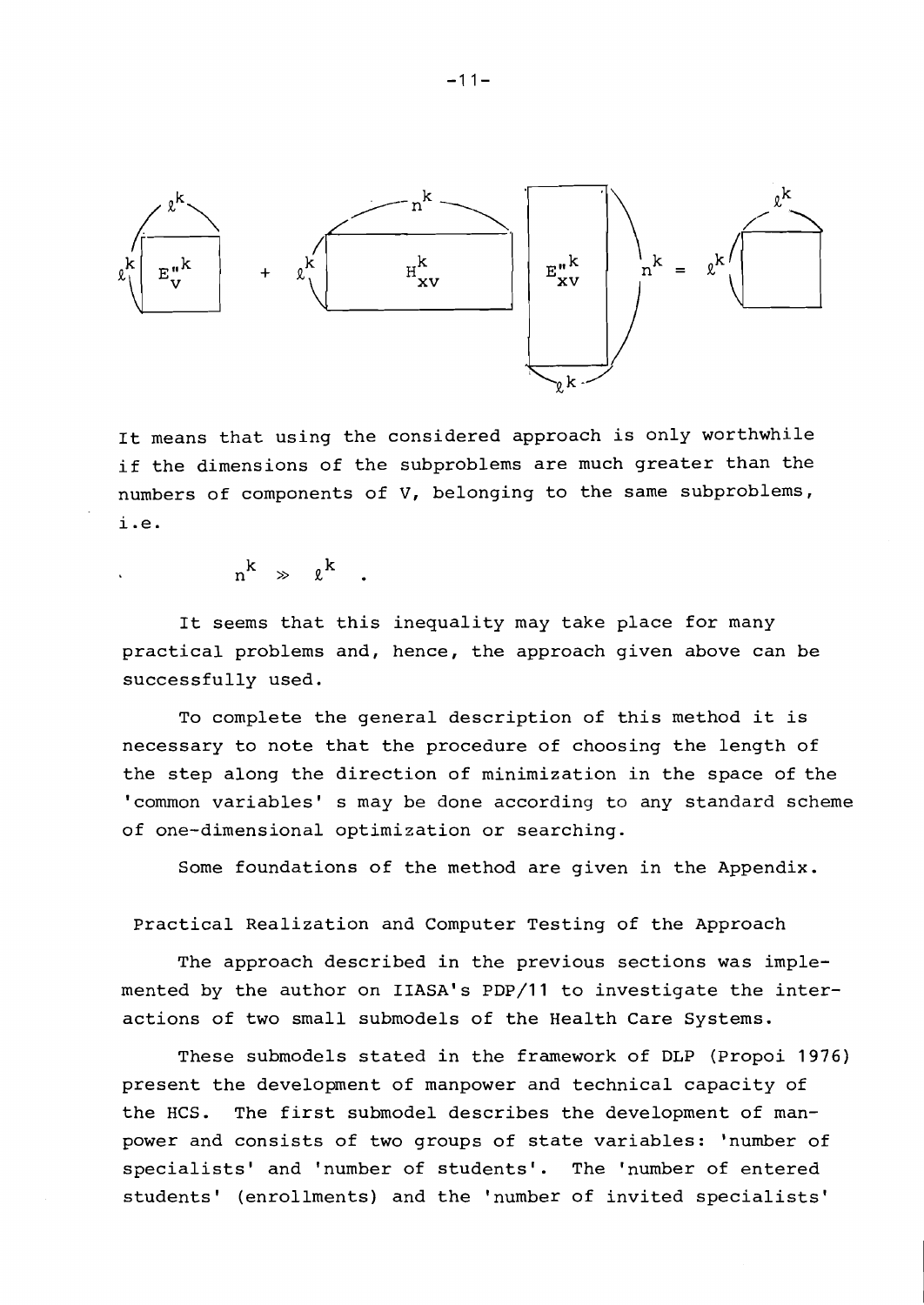(recruitments) are the control variables. The block-scheme for a fixed time period and one for the specialization of this submodel is shown in Figure 1.

The second submodel describing the development of technical capacity consists of three groups of 'state variables': 'hospital capacities', 'dispensary capacities' and 'drug production's capacities.' The 'increase of hospital capacities,' 'increase of dispensary capacities,' 'increase of drug production's capacities' and 'volume of drug import' are control variables. The block-scheme of this model is given in Figure 2.

The problem was to find a common resource allocation between these two submodels which is to be optimal in the sense of best satisfaction of demands of the population in the medical care. It means the criteria of operating these two submodels is to minimize the absolute values of differences between demands and current levels of supplying the population with all kinds of medical care.

Following the approach described in the previous sections we have to consider the common criterion of these submodels as a sum of their independent criteria, subject to the constraint which is the sum of common resources (limited and fixed for each of the time periods.) This means that we have a two-component vector of 'common variables', **V,** equals the volume of resources allocated for the 'manpower' submodel and  $V_2$  equals the volume of resources allocated for the submodel qf 'technical capacities'. Both state and control variables are considered as 'inner variables' for these submodels.

The scheme of linking the submodels under consideration into the whole system is shown in Figure 3.

 $-12-$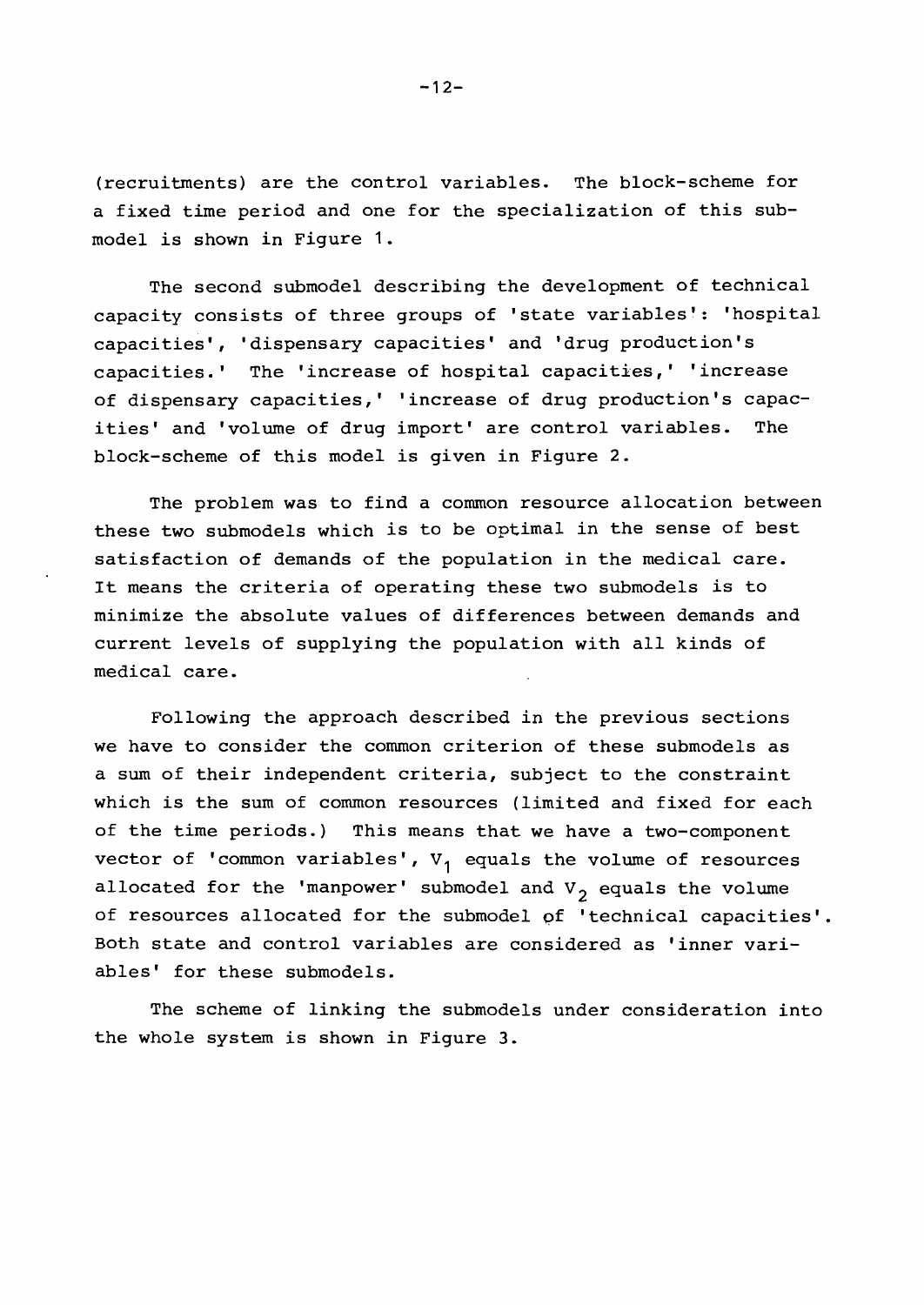

Figure 1.

 $\mathbf{z}$ 

 $\sim 12$ 



Figure 2.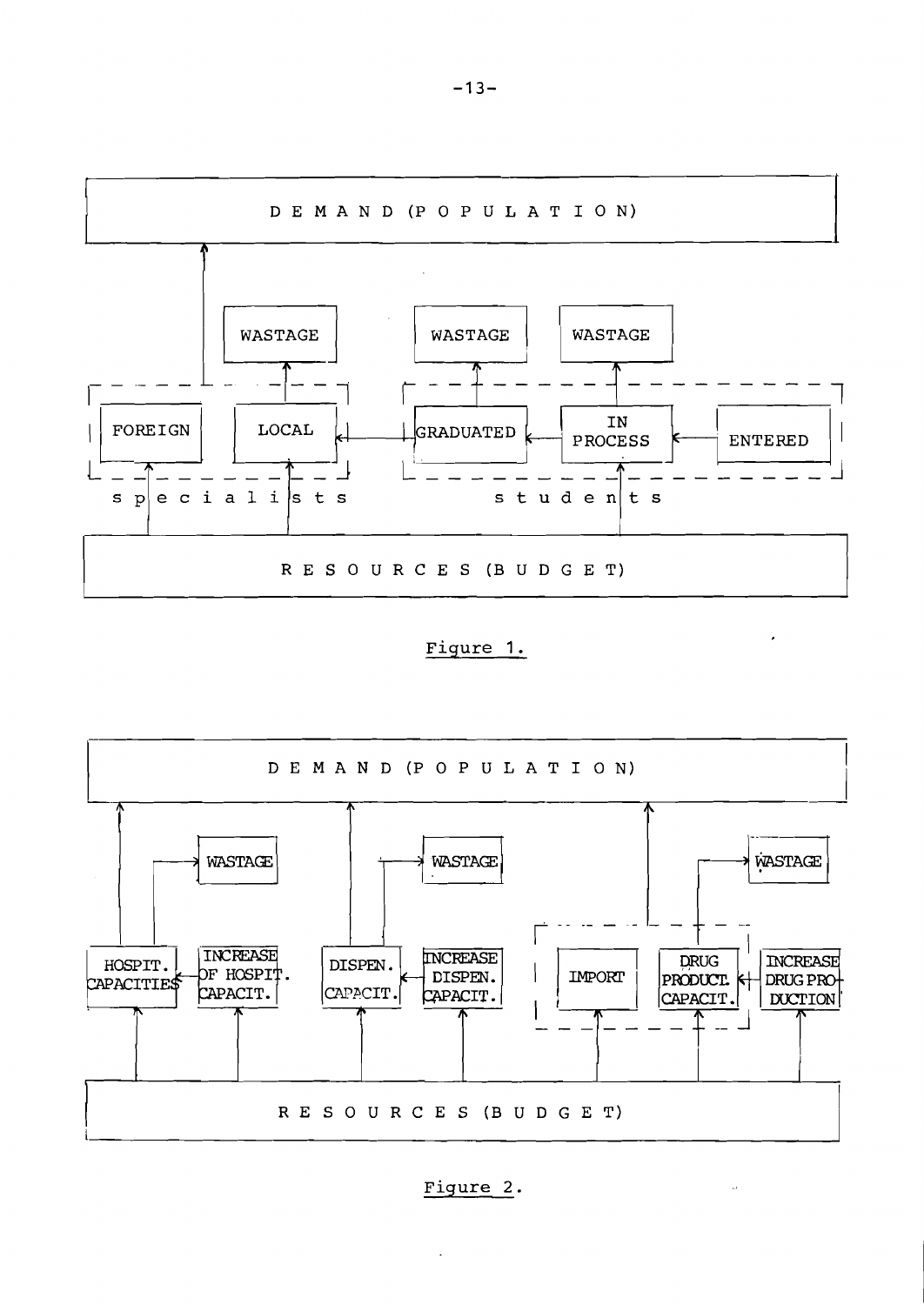

## Fiaure **3.**

The computer implementation of this problem was made on the 'smooth' version of the SUMT and the Newton-Raphson procedure. In this method the direction of minimization of the auxiliary function (7) is calculated by the following formula

$$
Z^{(i)} = -(\text{HESSIAN } E^{(i)})^{-1} \text{GRAD } E^{(i)}
$$

Considering the relatively small volume of the memory of the computer PDP/11 being available, the compact scheme of combination of the Newton-Raphson method and the conjugate gradient approach was used for finding  $z^{(i)}$ . This scheme was developed and tested by A.G. Birukov at the Moscow Physical Technical Institute in 1974 (Birukov 1975) .

Because it takes a lot of computational efforts to evaluate the optimal stepsize along the direction of minimization, the specific structure of the problem was taken into account to find s. It was the minimum of the length of the Newton vector and *s*  was used as a stepsize, where *s* was the length of the step when only one nonactive constraint became active.

Two variants of the problem were solved for different initial data. One was the initial level of satisfaction of the population consisting of ten per cent of the demand and the other the level equalling to 90 percent. The optimal resources allocation is shown graphically in Figure 4.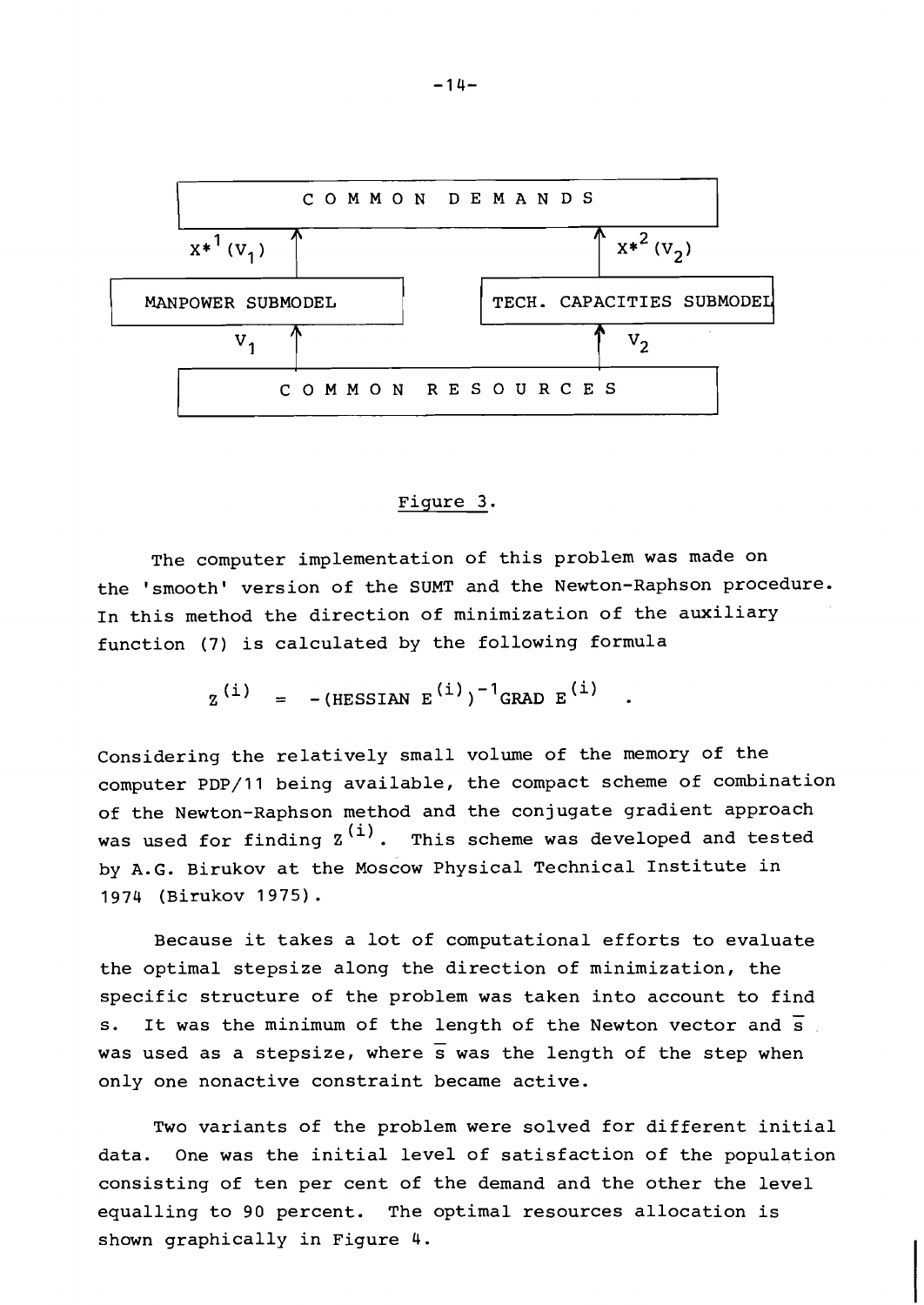DISTRIBUTION OF RESOURCES (in %) IN SIX-PERIOD MODEL OF A HEALTH-CARE SYSTEM



Figure 4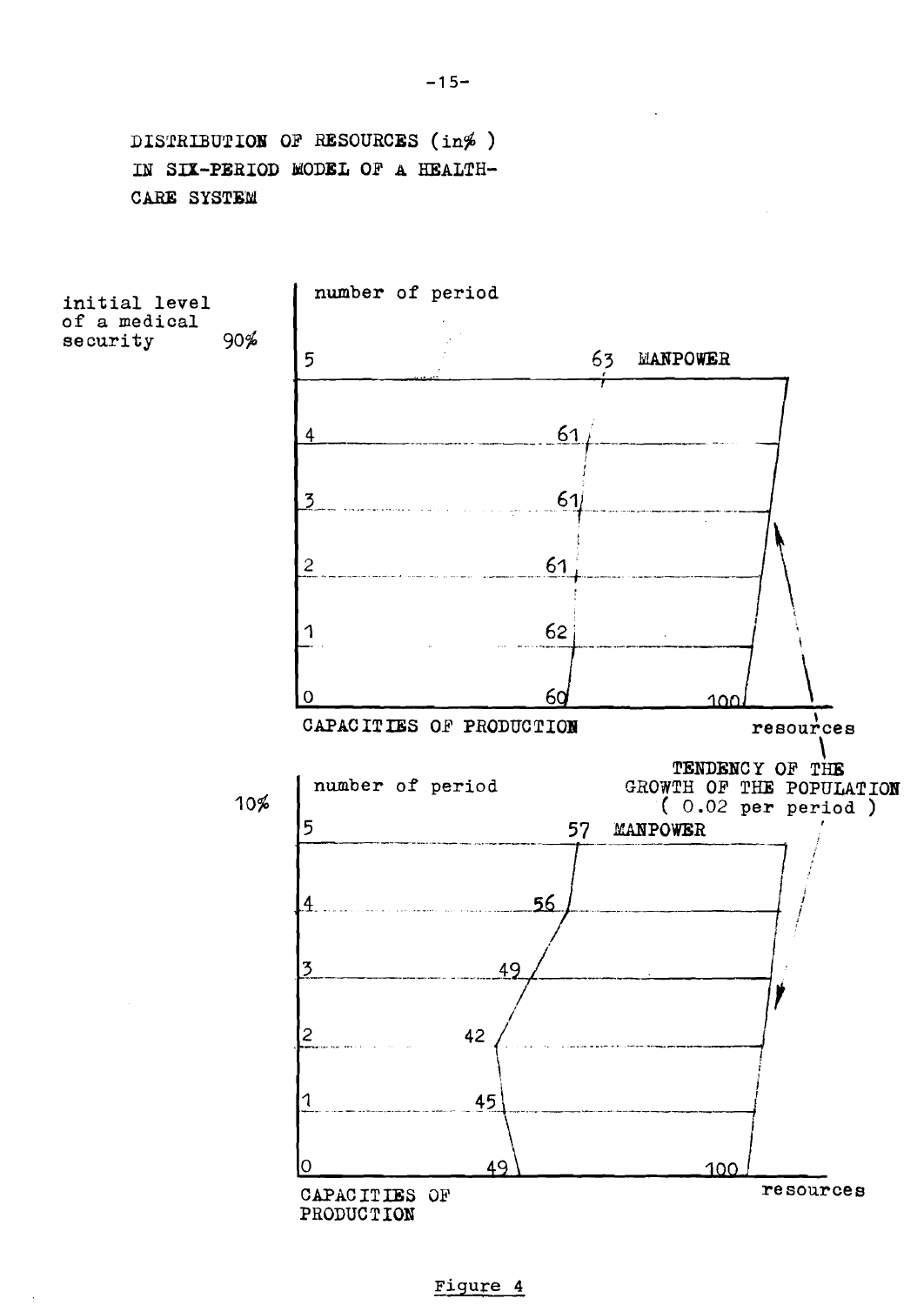The difference in the results can be explained by the fact that the delay time in the manpower subsystem is twice as much than in another one. This means that we have to invest money in the first place in the manpower subsystem if only the initial level of the HCS is comparatively low.

Conclusions and Some Further Developments of the Approach

The presented approach permits us to link different models into the whole system without explicitly building a large-scale mathematical programming model. This approach is opposed, in a methodological sense, to usual decomposition schemes, but is rather close to them from a mathematical viewpoint.

The main advantage of the approach is that all submodels are considered as 'black boxes' and therefore can be built by different groups of specialists on the base of different soft- and hardware.

The solution which may be found in this scheme is optimal in the sense of a new criterion which is a linear combination of the submodel's criteria with some nonnegative weight coefficients. It means that this approach can also be interpreted as a version of the multi-criteria optimization when a point of the Pareto set is a solution.

The approach allows different extensions and generalizations. We mention only two of them. It would be of interest to explore connections between linkage problems and multicriteria optimization because in both cases a man-machine procedure is appropriate. Second it is interesting to apply this approach to analysis of dynamic multistage optimization problems considering each stage as some local static optimization problems which are to be linked when the whole planning horizon is considered.

 $-16-$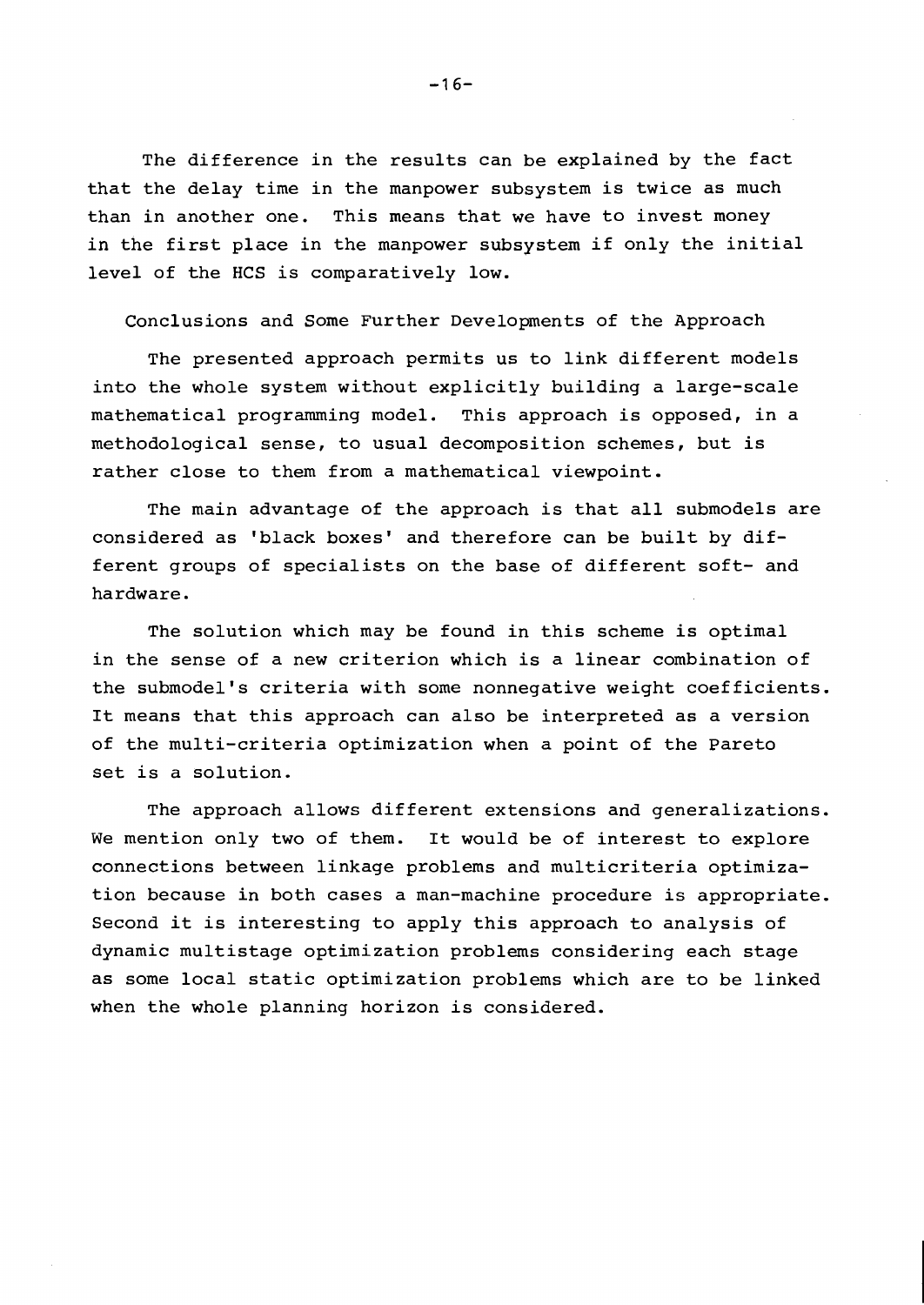#### APPENDIX

In this appendix we shall study the conditions under which the considered scheme can be used.

# Foundation of the Approach

Let functions  $F^{k}$ ,  $G_{s}^{k}$ , and  $R_{s}$  be 'smooth' enough and that problem (2) has an isolated local solution.

More accurately speaking, let functions  $\rm{F}^k$ ,  $\rm{G}^k_S$  and  $\rm{R}^s_S$  have continuous partial derivatives of the second order and let there al solution.<br>let functions<br>of the second<br> $k$ <sub>(k =</sub>  $\overline{1,N}$ ) so be a system of points V\* and  $x^{*k}$  (k =  $\overline{1,N}$ ) so that

$$
G_S^k(x^{*k}, V^*) \ge 0
$$
,  $s = \overline{1, m}^k$ ;  $k = \overline{1, N}$   
 $R_S(V^*) \ge 0$ ,  $s = \overline{1, M}$ , (13)

there is a system of nonnegative numbers  $p_s^k$  and  $q_s$  satisfying the following relations

$$
p_S^k G_S^k (X^{*k}, V^*) = 0
$$
 and  $p_S^k > 0$   
if and only if  $G_S^k (X^{*k}, V^*) = 0$ , (14)

$$
q_{S}R_{S} (V^*) = 0 \quad \text{and} \quad q_{S} > 0
$$

if and only if 
$$
R_s(V^*) = 0
$$
 for all s and k.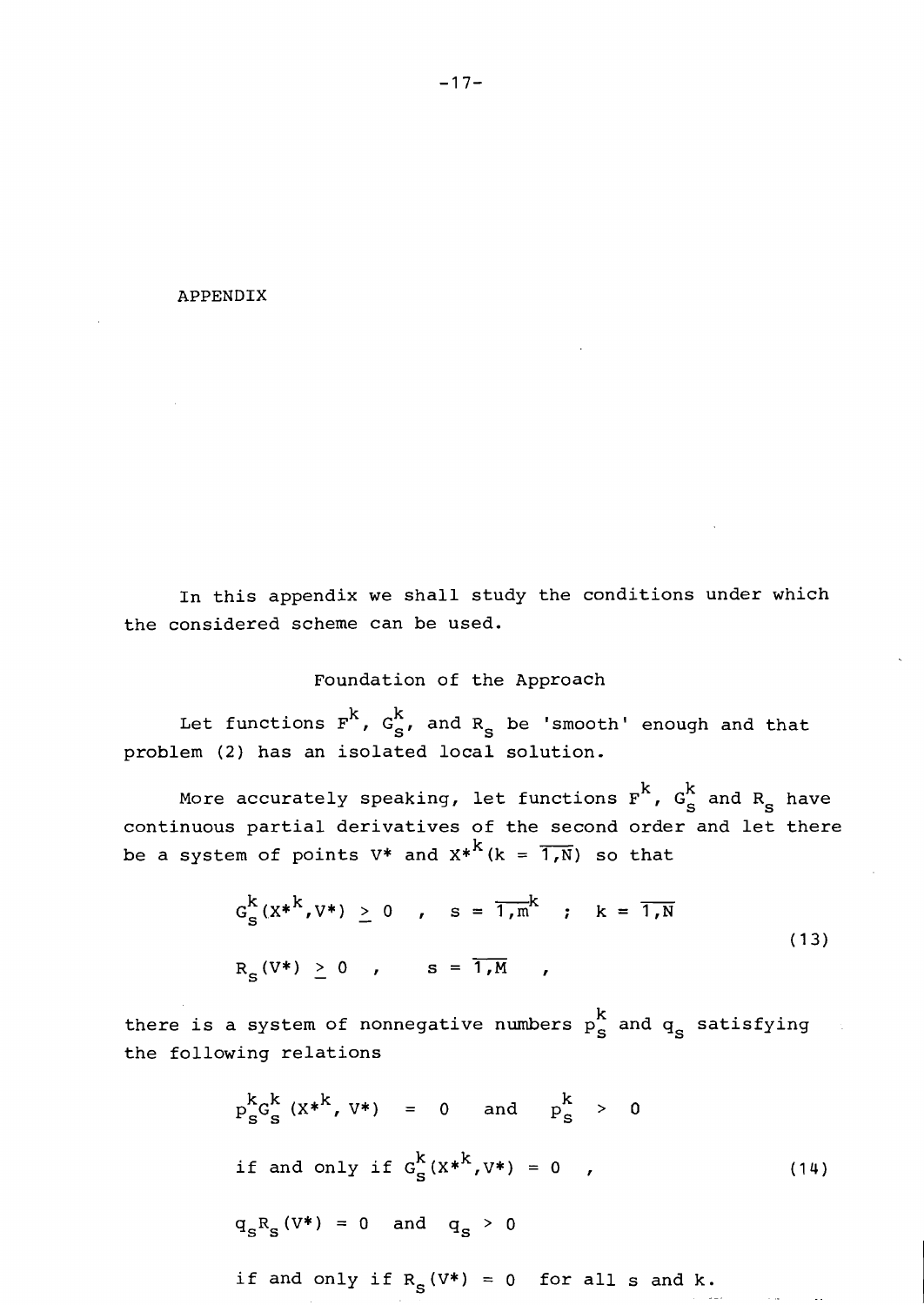Let U be the usual Lagrange 5unction associated with the problem (2), i.e.

$$
U = \sum_{k=1}^{k=N} (\lambda_k F^{k}(x^{k}, v) - \sum_{s=1}^{s=m^{k}} p_{s}^{k} G_{s}^{k}(x^{k}, v)) - \sum_{s=1}^{s=M} q_{s} R_{s}(v) , (15)
$$

and at the point V\*,  $X^{*^k}$  we have  $\nabla_{\mathbf{x}}U = 0$  and  $\nabla_{\mathbf{v}}U = 0$ .  $s=1$ <br>0 and  $\nabla_{V}U =$ <br> $k(k = 1, N)$  su

For any nonzero vectors  $\Delta v$  and  $\Delta x^{k}$  (k =  $\overline{1,N}$ ) such that

$$
(\Delta v)^{t} \nabla_{v} G_{s}^{k} + \sum_{k=1}^{k=N} (\Delta x^{k})^{t} \nabla_{x} G_{s}^{k} = 0, \text{ if } p_{s}^{k} > 0
$$

and  $(\Delta v)^{\frac{t}{k}} V_{vR_{s}} = 0$ , if  $q_{s} > 0$  at the same point,

the following unequality takes place

$$
(\Delta v)^{t} \nabla_{v}^{2} U \Delta v + 2 \sum_{k=1}^{k=N} (\Delta v)^{t} \nabla_{xv}^{2} U \Delta x^{k} + \sum_{k=1}^{k=N} (\Delta x^{k})^{t} \nabla_{x}^{2} U \Delta x^{k} > 0
$$
\n(16)

where

 $\nabla_{\mathbf{v}}^2$ U is the hessian matrix of U with respect to V,  $\triangledown^2_\mathbf{x}$ U is the hessian matrix of U with respect to  $\mathrm{x}^\mathbf{k}$ , and  $\nabla^2_{{\bf x}{\bf v}}$  U is the matrix, elements of which equal to  $\frac{{\partial}^2 {\bf U}}{2}$ ax<sub>k</sub>av<sub>i</sub> then, by virtue of Theorem 4  $[3]$  the point V\* and X\*<sup>k</sup> V<sub>xv</sub>U i<br>by vir<br>1,N) is  $(k = \overline{1, N})$  is an isolated local solution of the problem (2).

Under assumptions given above the following theorems will be valid.

THEOREM 1.  $X^*$ <sup>k</sup> is an isolated local solution of the problem (1) for fixed  $V = V^*$ .

*PROOF.* We have to show that all conditions analogous to  $(13-16)$ are valid for the problem (1) at the point  $x^k$ .

At first, we have by virtue of (13)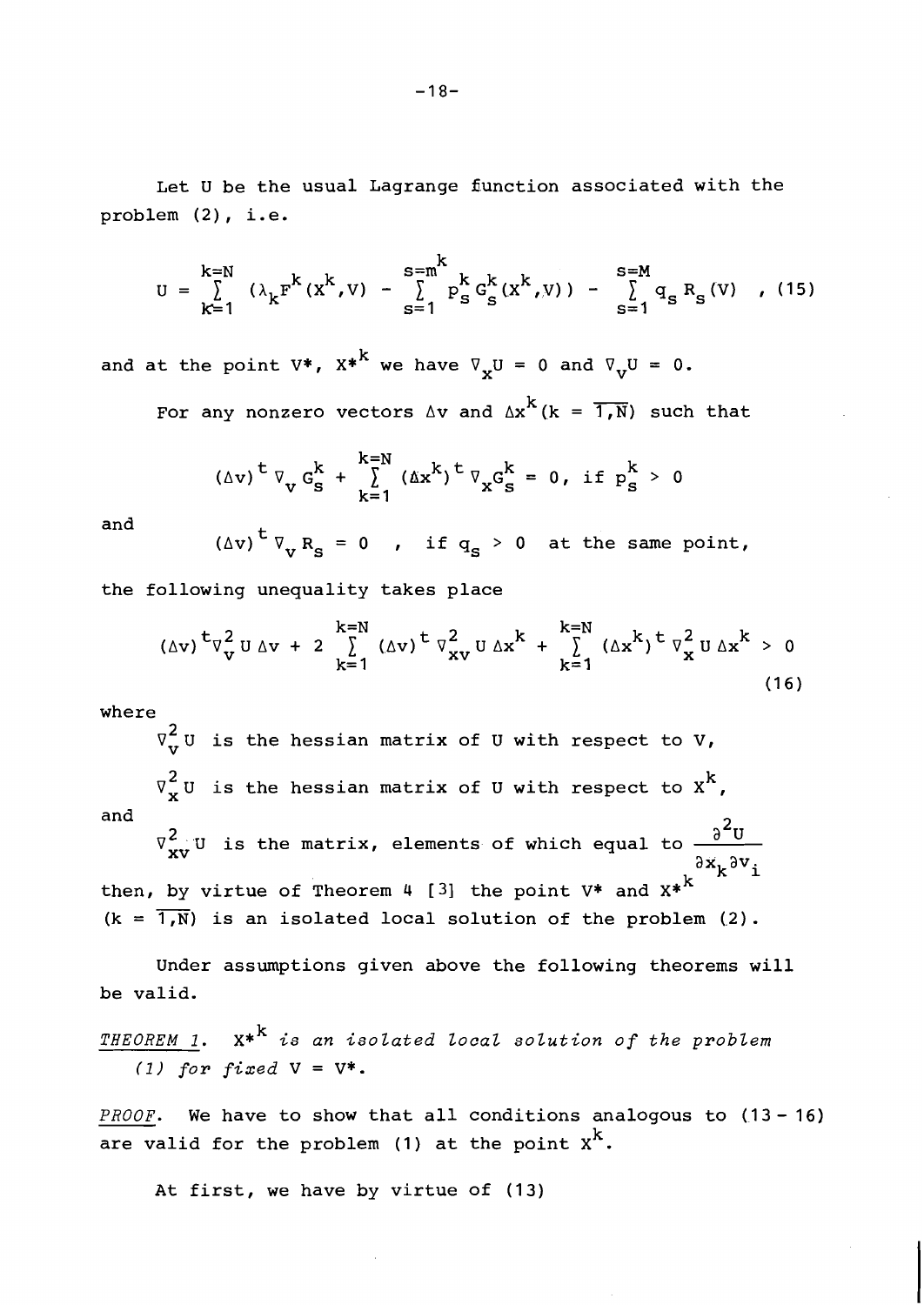$$
G_S^k(x^{*k}, v^*) \ge 0
$$
,  $s = \overline{1,m}^k$ 

It is possible to use the numbers  $p_S^k$  defined in (14) as Lagrange-multipliers associated with the problem (I), then

$$
p_S^k G_S^k(X^{*k}, V^*) = 0
$$
  

$$
p_S^k > 0 \text{ if and only if } G_S^k(X^{*k}, V^*) = 0, \text{ for all } s, k.
$$

By virtue of the separability of U with respect to  $x^k$  we have

$$
\nabla_{\mathbf{x}} \mathbf{U}^{\mathbf{k}} = \nabla_{\mathbf{x}} \mathbf{U} = 0 ,
$$

and

where  

$$
U^{k} = \lambda_{k} F^{k}(X^{k}, V) - \sum_{s=1}^{s=m^{k}} p_{s}^{k} G_{s}^{k}(X^{k}, V)
$$

Let  $\Delta v$  and all  $\Delta x^1$ ,  $\Delta x^2$ ,...,  $\Delta x^N$  be equal to the zero vector except  $\Delta x$ , and for any nonzero  $\Delta x^k$  from (16) we get that by  $(x^k)$ <sup>t</sup> $\nabla_x G_s^k = 0$  when  $p_s^k > 0$ , the following unequality is valid

$$
(\Delta x^k)^t \nabla_x^2 u^k \Delta x^k = (\Delta x^k)^t \nabla_x^2 u \Delta x^k > 0 ,
$$

and then all sufficient conditions of the optimality of  $x*^k$  are proved. **Q.E.D.** 

By virtue of the assumptions given above and a new assumption that all gradients of active constraints at  $x^{*k}$  are linearly independent, we find from Theorem 6 [3] that functions  $X^{*K}(V)$ exist within nonempty vicinity of V\* and have at this point partial derivatives. It is necessary to notice that the existence of the matrix of sensitivity  $\tilde{H}_{\bf xv}^{\hat{\bf k}}$  does not ensure the differentiability of  $x^{K^*}(V)$  at  $V^*$ .

Now we are able to prove

*THEOREM 2. The point* V\* *is an isolated local sozution of the problem* **(3).**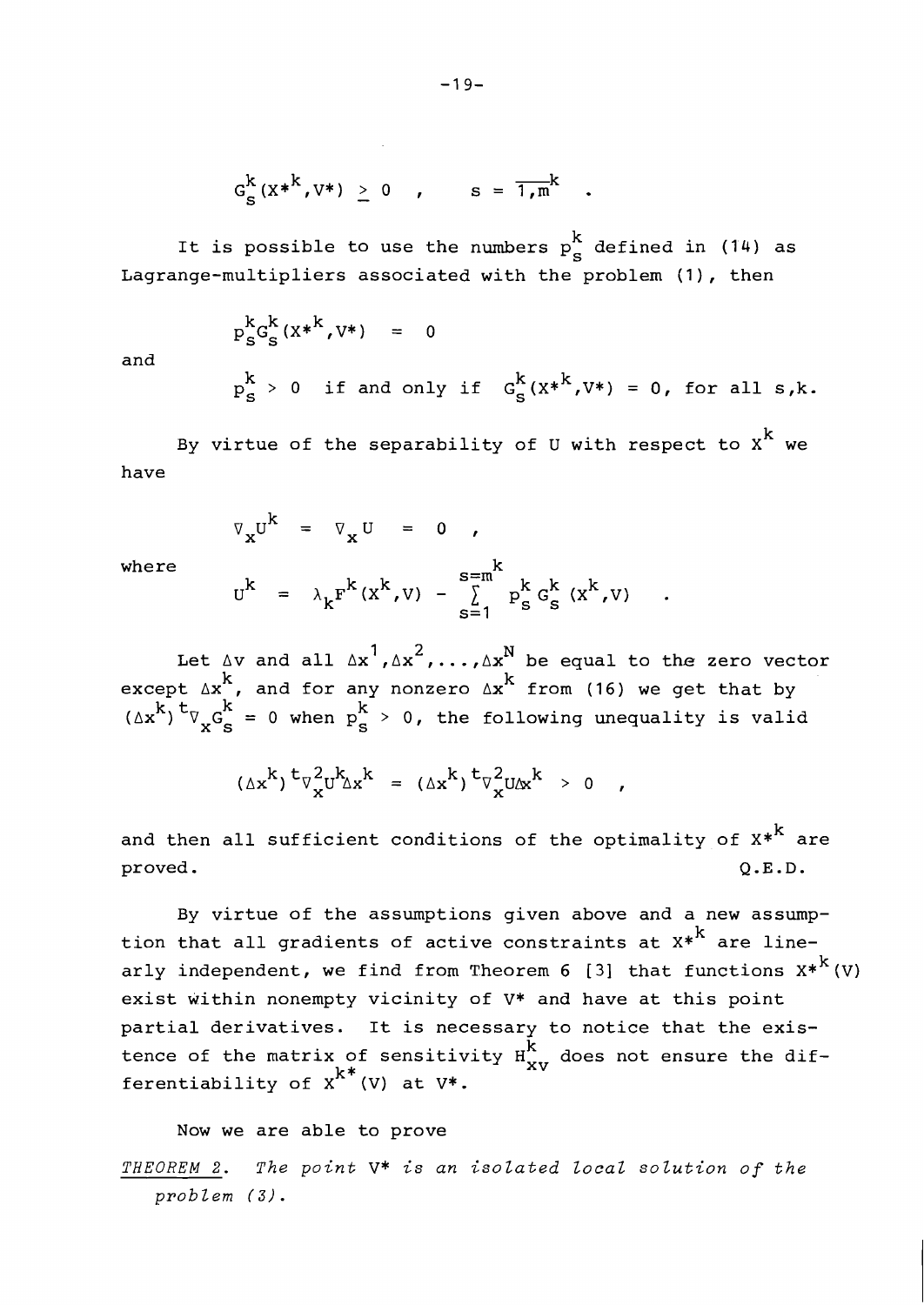PROOF. By (13) and Theorem 1 we have

$$
G_S^k (X^{*k} (V^*), V^*) = G_S^k (X^{*k}, V^*) \ge 0
$$
,  

$$
s = \overline{1, m}^k; \qquad k = \overline{1, N}
$$

and

$$
R_S(V^*) \geq 0 \quad , \qquad S = \overline{1, M} \quad .
$$

Further,  $p_e^{k} G_e^{k}(X^{*k}(V^*), V^*) = 0$ ,  $p_e^{k} > 0$  if and only if  $G_{\bf g}^k$ (X\*<sup>k</sup>(V\*),V\*) = 0 and  $q_{\bf g}R(V^*)$  = 0,  $q_{\bf g} > 0$  if and only if  $R_c(V^*) = 0.$ 

It means that nonnegative numbers  $p^k_{\bf s}$  and  $q_{\bf s}$  can be used as Lagrange-multipliers associated with the problem (3).

Let

$$
\overline{U} = \sum_{k=1}^{k=N} (\lambda_k F^{k} (X^{*k}(V), V) - \sum_{s=1}^{s=m} P_{s}^{k} G_{s}^{k} (X^{*k}(V), V)) - \sum_{s=1}^{s=m} q_{s} R_{s}(V)
$$

be the Lagrange function for problem (3). By the chain rule and Theorem 1 we have

$$
\nabla_{\mathbf{v}} \overline{\mathbf{U}} = \nabla_{\mathbf{v}} \mathbf{U} + \sum_{k=1}^{k=N} \mathbf{H}_{\mathbf{x}\mathbf{v}}^{k} \nabla_{\mathbf{x}} \mathbf{U} ,
$$

but granting (15), we find  $\nabla_{\mathbf{v}}U = 0$  at the point  $V^*$ .

Finally, let dv be any vector satisfying the following relations

 $(\Delta v)^{\frac{t}{v}} \nabla_{v} G_{S}^{k} (x^{*k}(v^{*}), v^{*}) = 0$  if only  $p_{S}^{k} > 0$ 

and

$$
(\Delta v) \, {}^{\mathbf{t}} \nabla_{\mathbf{v}} \mathbf{R}_{\mathbf{S}} \, (\mathbf{V}^*) = 0 \quad \text{if only } \mathbf{q}_{\mathbf{S}} > 0
$$

at the point V\*.

Then, by virtue of the chain rule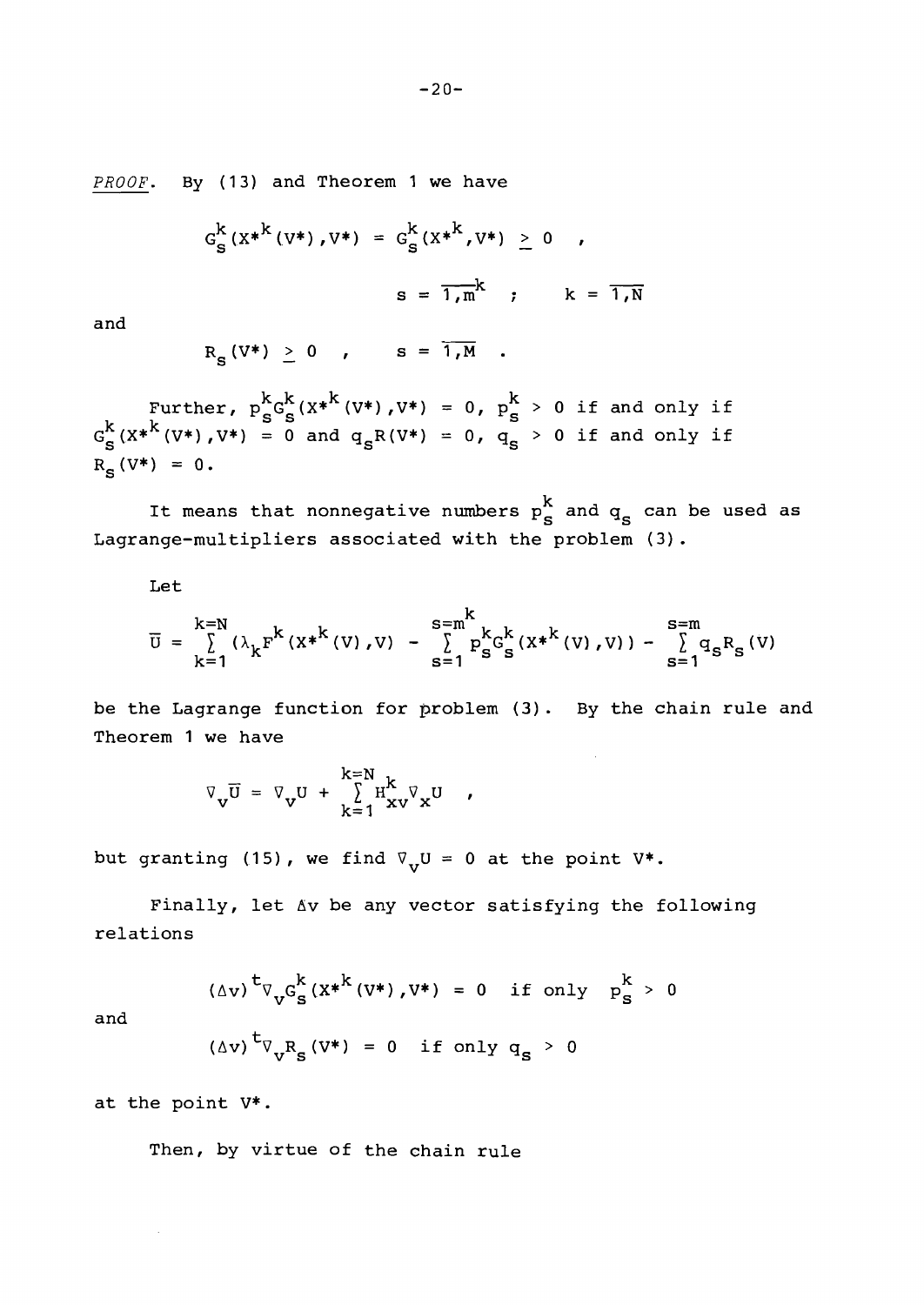$$
(\Delta v)^{t} \nabla_{v}^{2} \overline{U} \Delta v = (\Delta v)^{t} \nabla_{v}^{2} U \Delta v + 2 \sum_{k=1}^{k=N} (\Delta v)^{t} \nabla_{xV}^{2} U H_{xV}^{k} \Delta v
$$
  
+ 
$$
\sum_{k=1}^{k=N} (H_{xV}^{k})^{t} (\Delta v)^{t} \nabla_{x}^{2} U H_{xV}^{k} \Delta v .
$$

Denoting  $\Delta x^{k} = H_{xy}^{k} \Delta v$  we get

$$
(\Delta v)^{t} \nabla_{v}^{2} \overline{U} \Delta v = (\Delta v)^{t} \nabla_{v}^{2} U \Delta v + 2 \sum_{k=1}^{k=N} (\Delta v)^{t} \nabla_{xV}^{2} U \Delta x^{k} + \sum_{k=1}^{k=N} (\Delta x^{k})^{t} \nabla_{x}^{2} U \Delta x^{k} .
$$

From another hand, new vector of local variations  $\Delta x^k$ satisfies the following relations

$$
(\Delta x^{k})^{t} \nabla_{x} G_{s}^{k}(x^{k}, v) = 0 \quad \text{if only} \quad p_{s}^{k} > 0
$$

Really,

$$
(\Delta x^{k})^{t} \nabla_{x} G_{s}^{k} = (\Delta v)^{t} (H_{xv}^{k})^{t} \nabla_{x} G_{s}^{k} = (\Delta v)^{t} \nabla_{v} G_{s}^{k} = 0 ,
$$

by virtue of our assumption.

Hence,  $(\Delta v)$ <sup>t</sup> $\nabla^2_{\mathbf{v}}\overline{U}\Delta v$  > 0 and V\* is an isolated local solution of the 'master problem' (3).  $Q.E.D.$ 

To finish the foundation of the approach we have to consider the properties of the penalty function P(A,T).

Except for the conditions stated above, this function will satisfy the following relations at any point from its domain of definition

$$
\frac{\partial P}{\partial A} < 0 \quad \text{and} \quad \frac{\partial^2 P}{\partial A^2} > 0 \quad .
$$

Then Theorem 10 [3] takes place and we have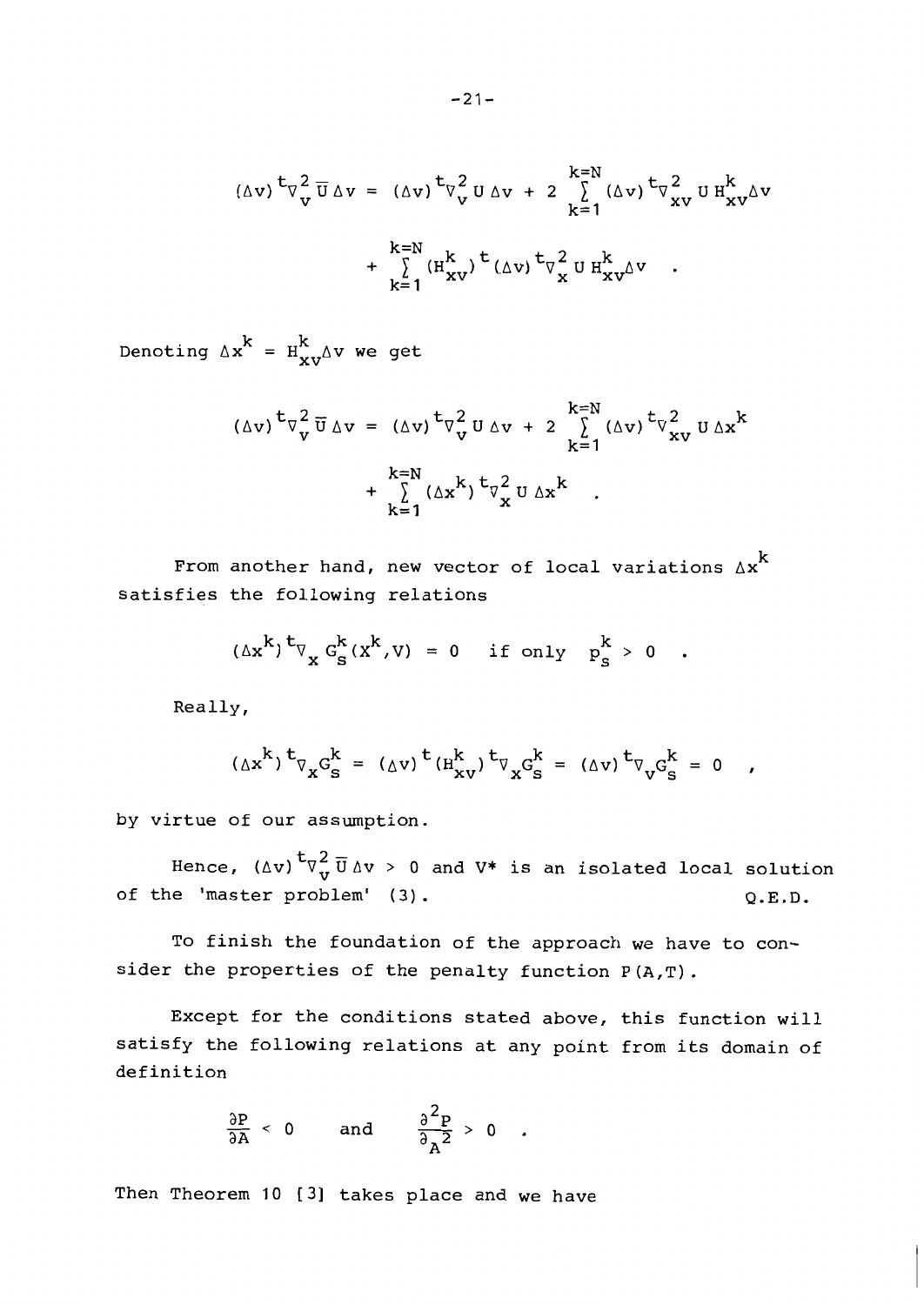$$
\lim_{T^* \to 0} \hat{V}(T) = V^* . \qquad (17)
$$

The possibility of using some of classical optimizational procedures for minimizing (7) arises from Theorem 2 and the assumptions about the existence of continuous partial derivatives of the second order for  $F^k$ ,  $G^k_s$ , and  $R_c$ .

# The Problem of Accuracy

Since the 'smooth' version of the 'exterior point unconstrained minimization techniques' gives us only the approximate solution of the problem to be solved, we have to consider the problem or find the exact solution or, at least, reduce the error of the approximation.

There are two aspects of the problem of accuracy in the given approach. First, we have no troubles because the solutions of (1) are approximate during the minimizational process of the auxiliary function (7), as this process is an iterative one. Second, we have to study the problem of approximation at the final point of the algorithm used.

The simplest way to evaluate the exact solution of the 'master problem' is to use the relation (17) and standard Taylor approximation of the function  $V(T)$ .

Granting that

 $\hat{V}(T + \Delta T) = \hat{V}(T) + \Delta T \hat{V}_{T} + O(T)$ 

where

$$
\lim_{\Delta T \to 0} \frac{\circ (\Delta T)}{\Delta T} = 0
$$

Going over to the limit when  $\Delta T$  + -T, we find

$$
V^* = \hat{V}(T) - T \hat{V}^{\dagger}_{T} + o(T) \qquad (18)
$$

It means that to eliminate the linear part of the error we have to find the derivative  $\hat{V}_{m}^{I}$ .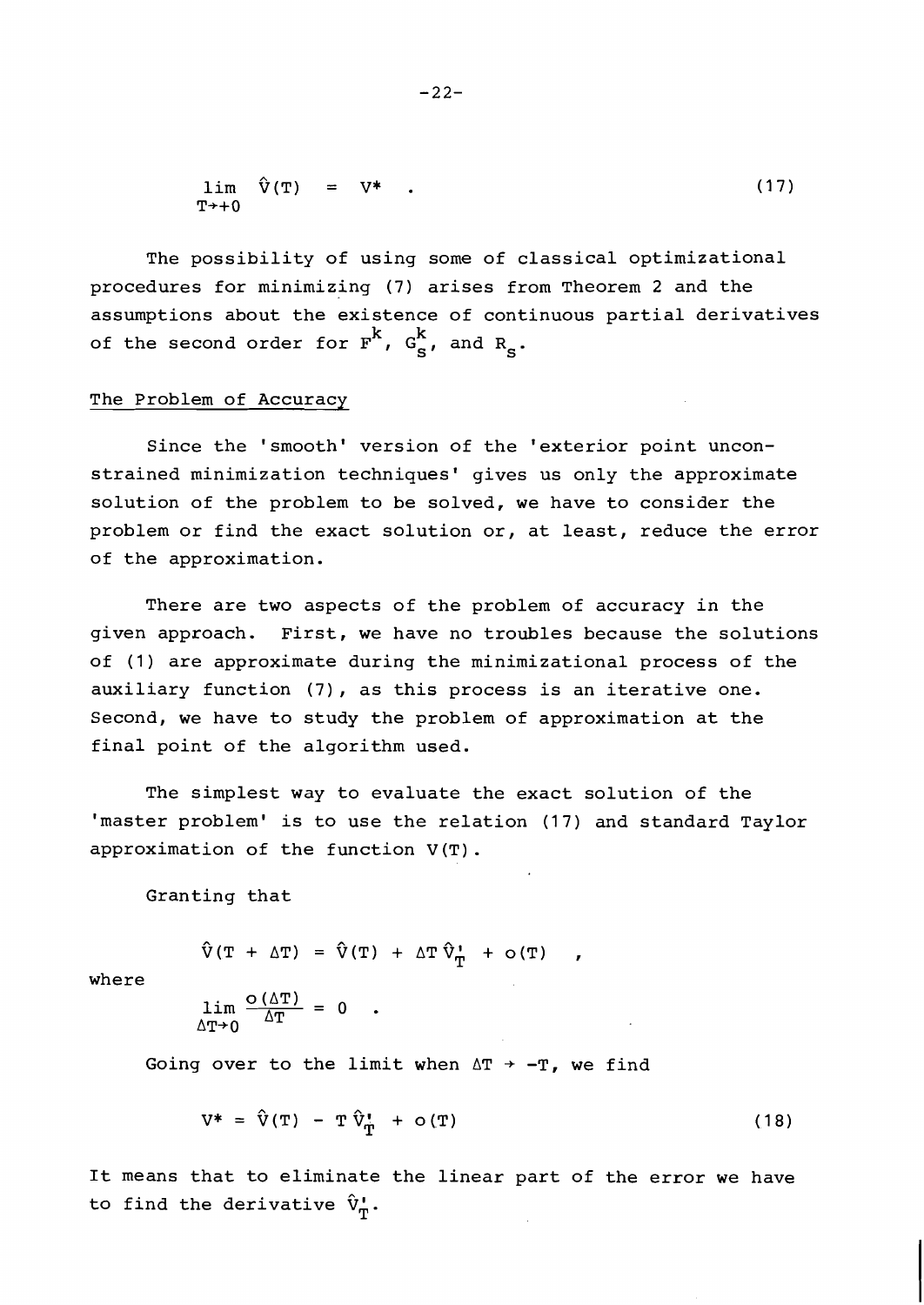Before going into detail of this procedure it is necessary to notice that the assumptions being made in the previous section guarantee the existence of the trajectory of local minima of the SUMT and the validation of (18). Moreover, in [9] it is shown that if we choose the penalty function  $P(A,T)$  as a function of the single argument A/T then  $\hat{v}_{T}^{\dagger}$  will have a bounded limit value by  $T \rightarrow +0$ .

Taking into consideration that the function  $\hat{V}(T)$  is implicitly defined by the equation

$$
\nabla_{\mathbf{V}} \mathbf{E} \left( \hat{\mathbf{X}} \left( \hat{\mathbf{V}}, \mathbf{T} \right), \hat{\mathbf{V}} \right) = 0 \tag{19}
$$

and by virtue of the implicit function theorem we get

$$
\hat{V}_{T} = (HESSIAN E)^{-1}\hat{\epsilon}_{VT}^{n},
$$

where HESSIAN E is given by (12) and  $\delta_{vr}^n$  is the derivative of the left part of (19) with respect to T.

As far as there are dependencies of  $\nabla_{\mathbf{v}}$  E on T both in explicit and implicit ways we have

$$
\mathbf{\&}_{\mathbf{v}\mathbf{T}}^{n} = \mathbf{E}_{\mathbf{v}\mathbf{T}}^{n} + \sum_{k=1}^{k=N} \frac{\partial \hat{\mathbf{x}}^{k}}{\partial \mathbf{T}} \mathbf{E}_{\mathbf{x}\mathbf{v}}^{n} + \sum_{k=1}^{k=N} \mathbf{H}_{\mathbf{x}\mathbf{v}\mathbf{v}}^{k} \nabla_{\mathbf{x}} \mathbf{E}^{k}
$$
\n
$$
+ \sum_{k=1}^{k=N} \mathbf{H}_{\mathbf{x}\mathbf{v}}^{k} \left( \nabla_{\mathbf{x}}^{2} \mathbf{E}^{k} \frac{\partial \mathbf{x}^{k}}{\partial \mathbf{T}} + \mathbf{E}_{\mathbf{x}\mathbf{T}}^{n} \right)
$$

where

- $E_{VT}''$  is a vector of partial derivatives of E with respect to V and T,
- $\int_{\mathbf{x}}^{\mathbf{u}} \mathbf{x}^{\mathbf{n}}$  are vectors of partial derivatives of  $\mathbf{E}^{\mathbf{A}}$  with respect to **xn** and T.

This formula can be rewritten as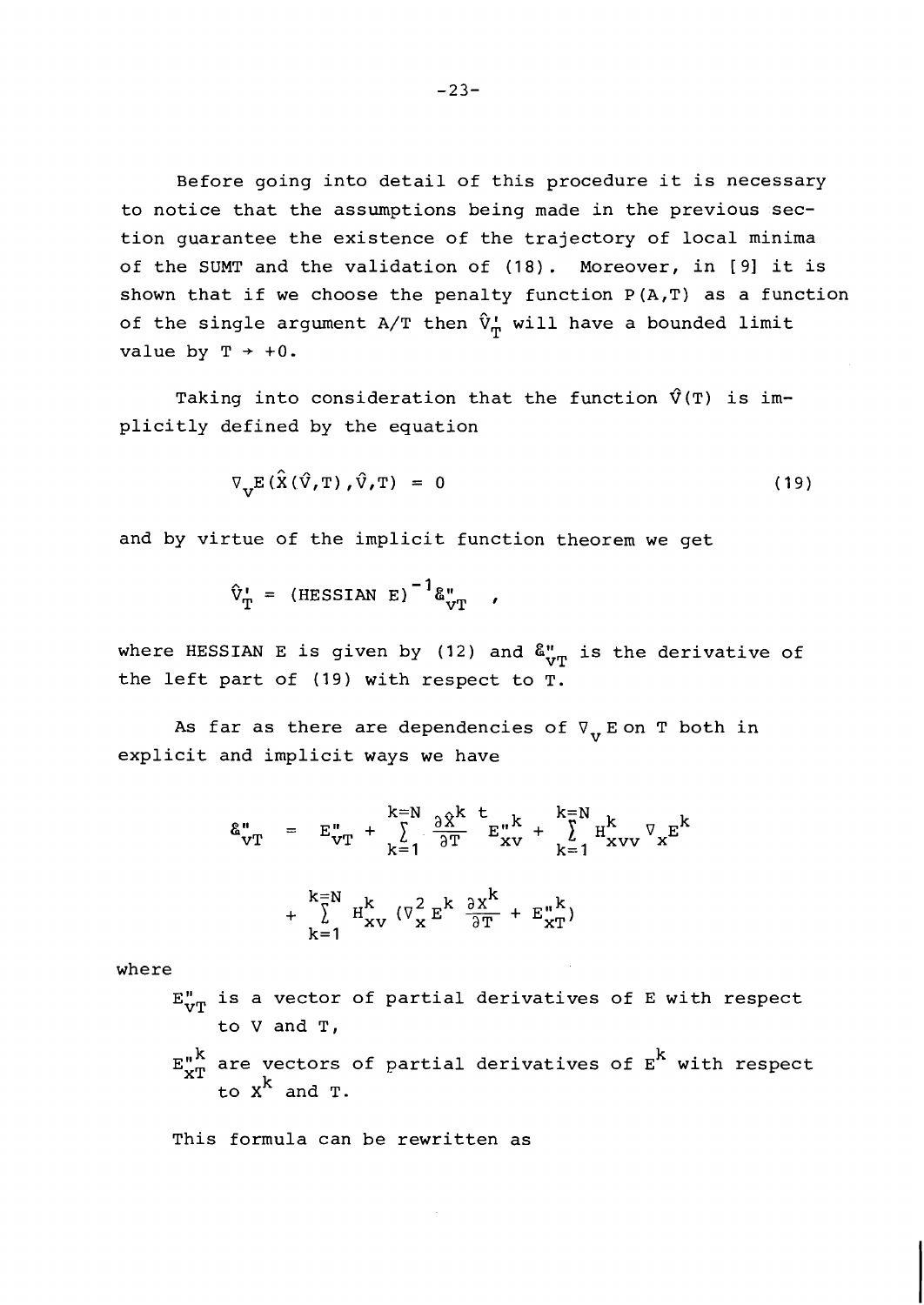$$
\begin{array}{rcl}\n\mathbf{g}_{\mathbf{v}T}^{n} &=& \mathbf{E}_{\mathbf{v}T}^{n} + \sum\limits_{k=1}^{k=N} \mathbf{H}_{\mathbf{x}\mathbf{v}}^{k} \mathbf{E}_{\mathbf{x}T}^{n} + \sum\limits_{k=1}^{k=N} \mathbf{H}_{\mathbf{x}\mathbf{v}\mathbf{v}}^{k} \nabla_{\mathbf{x}} \mathbf{E}^{k} \\
&+ \sum\limits_{k=1}^{k=N} \frac{\partial \hat{\mathbf{x}}^{k}}{\partial T} \left( \nabla_{\mathbf{x}}^{2} \mathbf{E}^{k} (\mathbf{H}_{\mathbf{x}\mathbf{v}}^{k}) \right)^{\mathbf{t}} + \mathbf{E}_{\mathbf{x}\mathbf{v}}^{n} \right) \\
& \end{array}
$$

but, by virtue of (10) and (11), we finally can find

$$
\mathbf{E}_{\mathbf{v}\mathbf{T}}^{\mathbf{u}} = \mathbf{E}_{\mathbf{v}\mathbf{T}}^{\mathbf{u}} + \sum_{\mathbf{k}=1}^{\mathbf{k}=\mathbf{N}} \mathbf{H}_{\mathbf{x}\mathbf{v}}^{\mathbf{k}} \mathbf{E}_{\mathbf{x}\mathbf{v}}^{\mathbf{u}\mathbf{k}}
$$

It is followed by the fact that  $\delta_{\nu T}^{\prime\prime}$  can be calculated separately by different submodels. In fact, we have

$$
\mathbf{\hat{a}}_{\mathbf{v}\mathbf{T}}^{\mathbf{u}} = \mathbf{w}_{\mathbf{v}\mathbf{T}}^{\mathbf{u}} + \sum_{\mathbf{k}=\mathbf{1}}^{\mathbf{k}=\mathbf{N}} (\mathbf{E}_{\mathbf{v}\mathbf{T}}^{\mathbf{u}\mathbf{k}} + \mathbf{H}_{\mathbf{x}\mathbf{v}}^{\mathbf{k}} \mathbf{E}_{\mathbf{x}\mathbf{T}}^{\mathbf{u}\mathbf{k}})
$$

Now we have to consider the problem of finding  $x^*$ . Since this point is a limit one for  $\hat{x}^k(\hat{v},T)$  when  $T + \theta$ , we can use the Taylor approximation again.

$$
\hat{X}^{k}(\hat{V}+\Delta V, T+\Delta T) = \hat{X}^{k}(\hat{V}, T) + \frac{\partial X^{k}}{\partial T} \Delta T + (H_{XV}^{k})^{t} \Delta V + o(\Delta V, \Delta T)
$$

 $\hat{X}^{k}(\hat{v}+\Delta V, T+\Delta T) = \hat{X}^{k}(\hat{v}, T) + \frac{\partial X^{k}}{\partial T} \Delta T + (H_{XV}^{k})^{t} \Delta V + o(\Delta V, \Delta T)$ ,<br>where  $\frac{\partial \hat{X}^{k}}{\partial T}$  can be found by means of the implicit function theorem<br>from the equation (10) from the equation  $(10)$ .

Taking into consideration that  $\Delta V = \hat{V}_{m}^{\dagger} \Delta T$  and going over to the limit when  $\Delta T$  + -T, we get

$$
X^* = \hat{X}^k (\hat{V}, T) - T \frac{\partial \hat{X}^k}{\partial T} - T H_{XY}^k \hat{V}_T^* + O(T) \quad . \tag{20}
$$

This also means that the correction of the approximate solutions can be made independently by different submodels, but only after finding  $\hat{V}_{\phi}$  in the 'master problem.'

It can happen sometimes that one step of the procedure (18-20) doesn't provide us with the desirable level of accuracy. It is possible in this case to repeat all these calculations. The conditions of the convergence of the process which can be called 'iterative linear extrapolation' are given in **[9].**